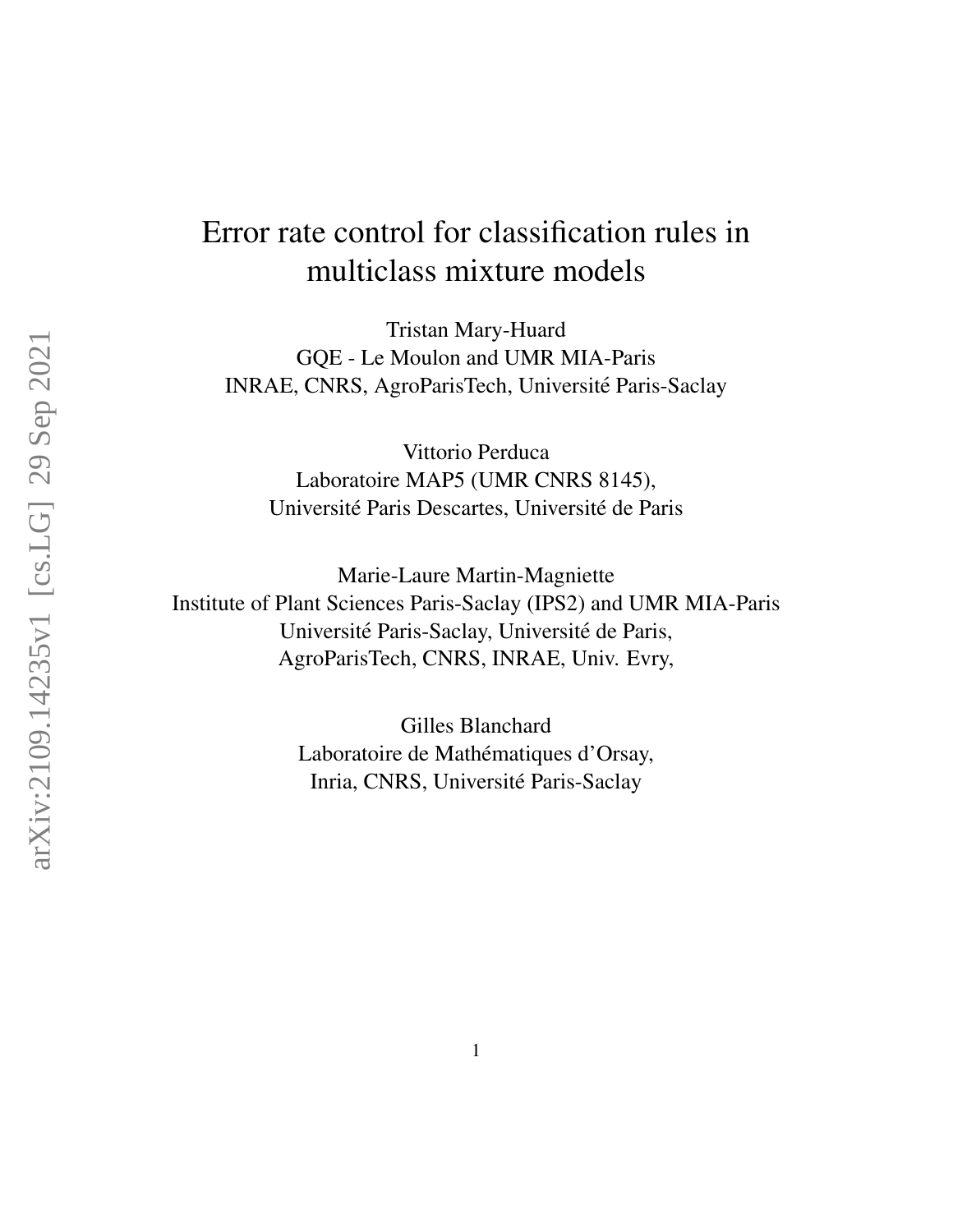#### Abstract

In the context of finite mixture models one considers the problem of classifying as many observations as possible in the classes of interest while controlling the classification error rate in these same classes. Similar to what is done in the framework of statistical test theory, different type I and type II-like classification error rates can be defined, along with their associated optimal rules, where optimality is defined as minimizing type II error rate while controlling type I error rate at some nominal level. It is first shown that finding an optimal classification rule boils down to searching an optimal region in the observation space where to apply the classical Maximum A Posteriori (MAP) rule. Depending on the misclassification rate to be controlled, the shape of the optimal region is provided, along with a heuristic to compute the optimal classification rule in practice. In particular, a multiclass FDR-like optimal rule is defined and compared to the thresholded MAP rules that is used in most applications. It is shown on both simulated and real datasets that the FDR-like optimal rule may be significantly less conservative than the thresholded MAP rule.

### 1 Introduction

Consider a sample  $X_1, \ldots, X_n$  of independent observations in space  $\mathscr X$  stemming from P populations. The distribution of such a sample can be modelled as a finite mixture of distributions

$$
f(x) = \sum_{p=1}^{P} \pi_p f_p(x)
$$

where each class is described by its own probability density distribution  $f_p$  and a weight  $\pi_p$  so that  $0 \le \pi_p \le 1$  and  $\sum_p \pi_p = 1$ . For each observation a label variable *Z* can be introduced, that equals *p* if the observation belongs to class *p*. In the following, the labels  $Z_1, \ldots, Z_n$  are supposed to be independent, and the mixture model is assumed to be completely known, i.e. the number of classes *P*, the class distributions  $f_1, \ldots, f_p$  and the weights  $\pi_1, \ldots, \pi_P$  are known.

In most practical situations the labels are unobserved, and the goal is to find a suitable clustering of the sample. This is typically obtained by applying a classification rule, i.e. a function  $\psi$  that maps  $\mathscr X$  into  $\{1,\ldots,P\}$ . The key quantity for building such a function is the posterior probability for observation *x* to belong to class *p*:

$$
\tau_p(x) = \Pr(Z = p | X = x) = \frac{\pi_p f_p(x)}{\sum_{p'=1}^P \pi_{p'} f_{p'}(x)}.
$$
\n(1)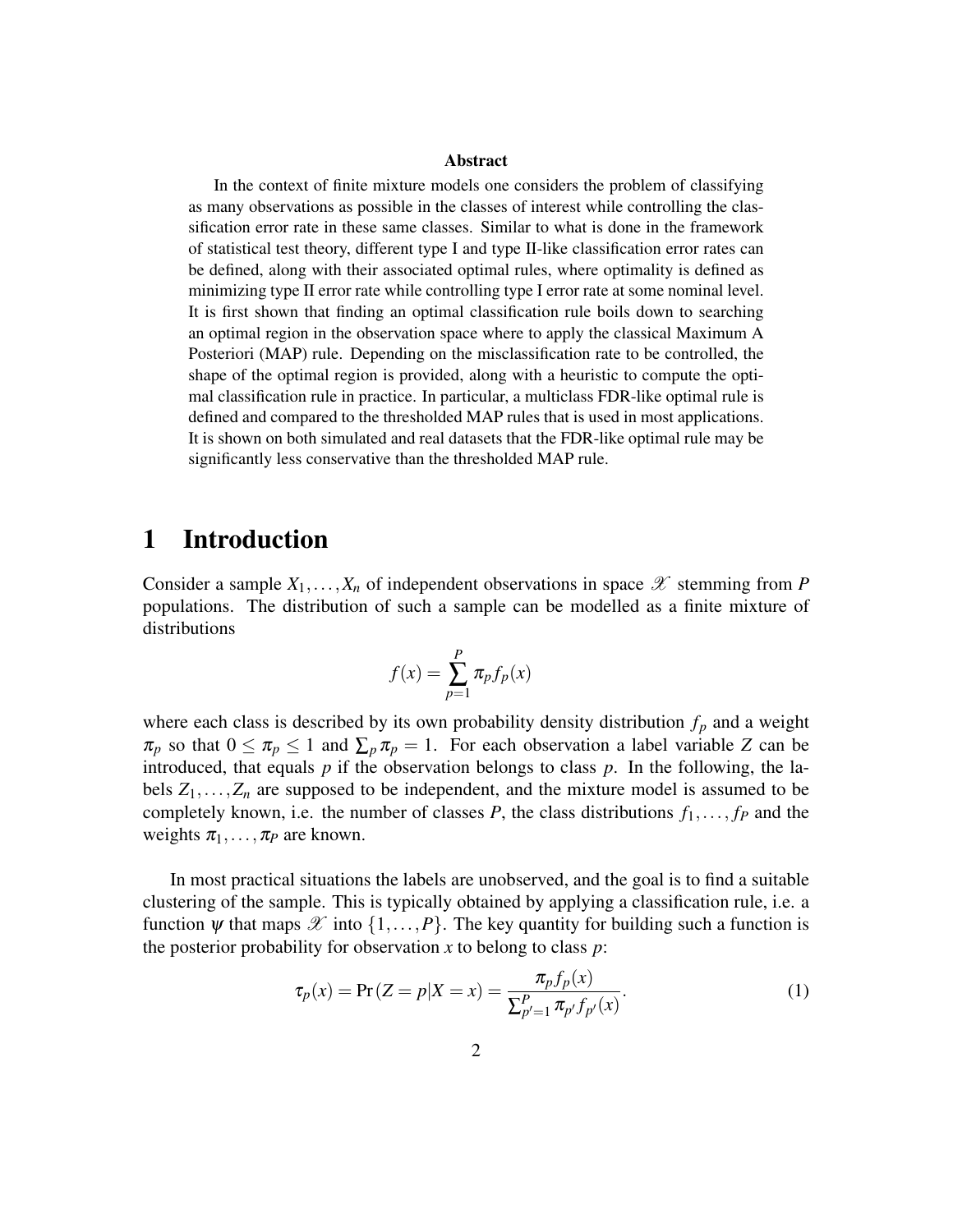The Maximum A Posteriori (MAP) classification rule, defined as

$$
\psi^{MAP}(x) = \underset{1 \le p \le P}{\text{argmax}} \ \tau_p(x)
$$

is by far the most popular classification rule. In particular, it is known to minimize the classification error rate  $P(\psi(X) \neq Z)$ , [McLachlan and Peel](#page-23-0) [\(2000\)](#page-23-0).

While optimality in terms of classification error rate is a desirable property, two drawbacks of the MAP rule should be mentioned. First, optimality does not prevent against a high level of misclassification. When the classification task is difficult, as much as half of the observations can be misclassified by the MAP rule. Second, the MAP rule does not account for the asymmetry that may exist between classes: in some real applications only a small number among the *P* classes may be of major importance for the experimenter. One should then focus on the misclassification rate on these classes of interest. This situation arises in most cases involving comparisons between different conditions, where one is interested in identifying units having different behaviors in different conditions, but not units whose behavior is unchanged across conditions. For instance in Bérard, Martin-[Magniette, Brunaud, Aubourg, and Robin](#page-22-0) [\(2011\)](#page-22-0), a methylation analysis was conducted to identify regions of the genome that are differentially methylated between different organs of Arabidopsis thaliana. This problem can be cast into a clustering problem where units are probes (locations) spread over the Arabidopsis genome, and classes are defined according to the methylation status of these probes in the different organs. Only classes corresponding to differentially methylated behaviors are then of interest.

Different solutions have been proposed to circumvent these two problems. One possible approach is to take into account the asymmetry between classes by selecting unequal misclassification cost functions that emphasize the cost of misclassification  $c_{k\ell}$  from a noninteresting class  $\ell$  into a class  $k$  of interest. This has been investigated in [Friedman, Hastie,](#page-23-1) [and Tibshirani](#page-23-1) [\(2009\)](#page-23-1) for instance.

On the other hand, a high level of misclassification for the MAP rule may come from the fact that it classifies *any* observation *x*, regardless of the uncertainty of the classification of point *x*. This uncertainty may be quantified through the probability to not belong to the class *x* was classified into. A possible solution is to perform a partial classification, using e.g. the thresholded classification rule

<span id="page-2-0"></span>
$$
\psi^{\alpha}(x) = \begin{cases} p & \text{if } p = \operatorname{argmax}_{1 \le p' \le P} \tau_{p'}(x) \text{ and } \tau_p(x) > 1 - \alpha, \\ 0 & \text{(not classified) otherwise,} \end{cases}
$$
 (2)

where  $0 < \alpha < 1$  is a parameter to be chosen by the experimenter. The condition  $\tau_p(x)$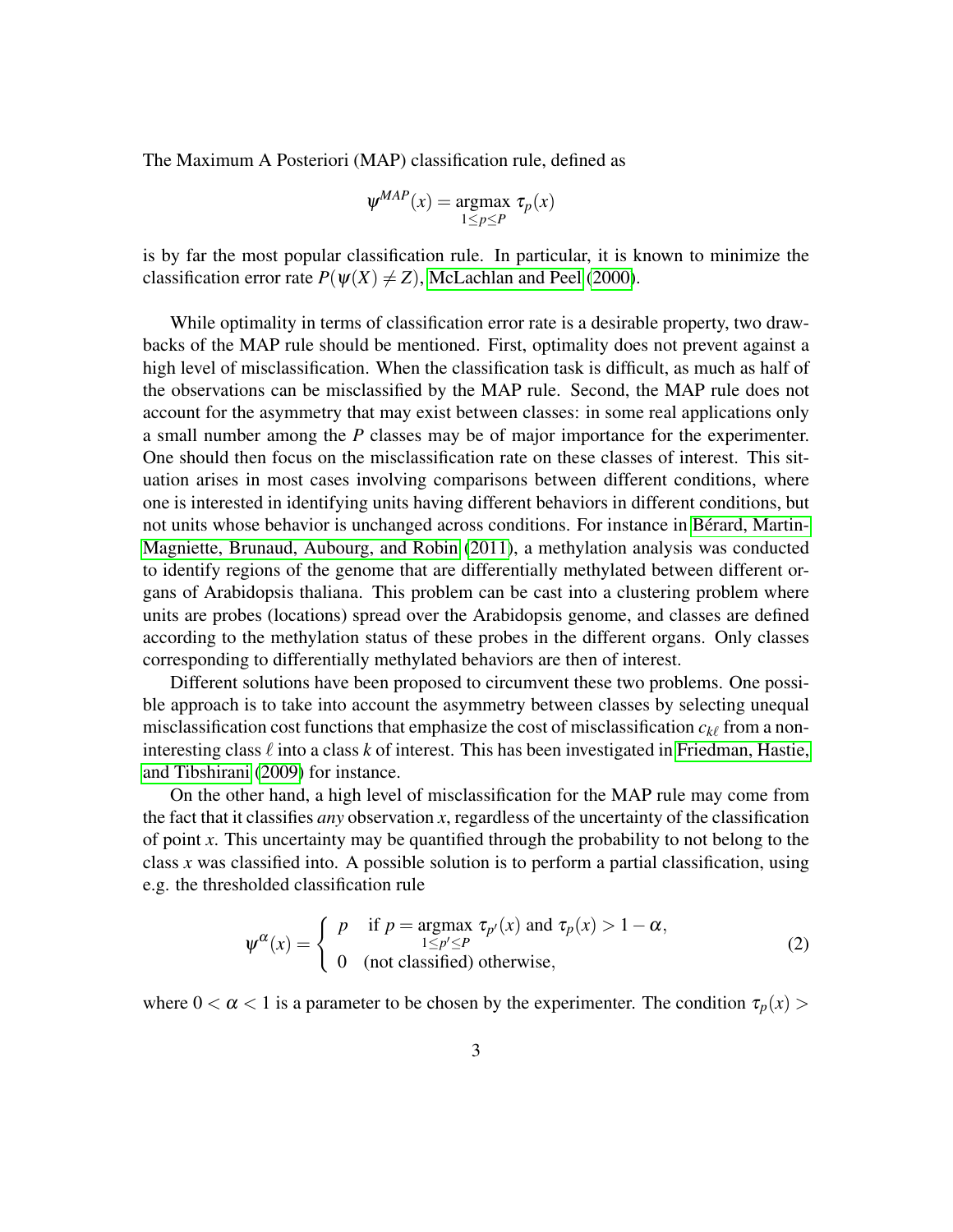1−α can be reformulated has  $1 - τ<sub>p</sub>(x) < α$  which amounts to focusing on the classification of observations for which uncertainty is not too high.

The design of partial rules has been considered through the use of classification rules with a reject (or abstention) option. An often considered setting there is that the reject option has a fixed cost (less costly than a misclassification error); see [Chow](#page-22-1) [\(1970\)](#page-22-1), [Her](#page-23-2)[bei and Wegkamp](#page-23-2) [\(2006\)](#page-23-2), [Pillai, Fumera, and Roli](#page-23-3) [\(2013\)](#page-23-3). This setting has been also considered in conjunction with specific machine learning methods such as large margin classifiers [\(Bartlett and Wegkamp, 2008,](#page-22-2) [Grandvalet, Rakotomamonjy, Keshet, and Canu,](#page-23-4) [2009,](#page-23-4) [Wegkamp and Yuan, 2011\)](#page-24-0), active learning [\(Zhang and Chaudhuri, 2014\)](#page-24-1), and fair learning [\(Schreuder and Chzhen, 2021\)](#page-23-5).

Alternative partial classification rules include the tight clustering algorithm introduced in [Tseng and Wong](#page-24-2) [\(2005\)](#page-24-2) and extended to deal with large datasets in [Karmakar, Das,](#page-23-6) [Bhattacharya, Sarkar, and Mukhopadhyay](#page-23-6) [\(2019\)](#page-23-6). In the latter work, when applying the extended tight clustering algorithm to a dataset consisting of more than 50,000 gene expression probes for individuals suffering from psoriasis, more than 30,000 probes were not classified in any of the six clusters that were identified.

All aforementioned approaches (partial rules, rules with different misclassification costs and rule with abstention costs) are attractive, however there exist very few guidelines about how to tune parameters such as  $\alpha$ ,  $c_{k\ell}$ , or the cost of abstaining, and what will be the impact of this tuning on the final misclassification rate. In this article, we propose a method that addresses both the problem of partial classification and the presence of classes of no interest. In particular, we propose to design the abstention region based on a directly interpretable constraint taking the form of an overall statistical confidence level on the effective classifications. Based on the control of type I error rate in statistical test theory, we introduce optimal classification rules that guarantee that as many observations as possible are classified, under the constraint that the rate of misclassification in the classes of interest is controlled. As such, our method can be understood as an extension of the Bayesian False Discovery Rate (BFDR) developed in [Efron and Tibshirani](#page-22-3) [\(2002\)](#page-22-3) to general finite mixture models. It is shown that different classification rules should be considered to achieve optimality according to the number *K* of classes of interest ( $K = P$ or  $K < P$ ). Sub-optimality of the thresholded classification rule [\(2\)](#page-2-0) is also demonstrated.

The principle of controlling a specific error rate related to classical statistical confidence criteria has also been considered in, e.g. [Scott and Nowak](#page-23-7) [\(2005\)](#page-23-7) and [Scott, Bellala,](#page-23-8) [Willett et al.](#page-23-8) [\(2009\)](#page-23-8) in the context of binary classification; see also [Tong, Feng, and Zhao](#page-24-3) [\(2016\)](#page-24-3) for a more recent survey. In that setting, an asymmetry is introduced between the classes: the goal is to maximize correct classification rate in class 1 subject to a fixed control at a prescribed level of the classification error in class 0, either in absolute-value (Neyman-Pearson classification) or in the sense of FDR. The setting we introduce here is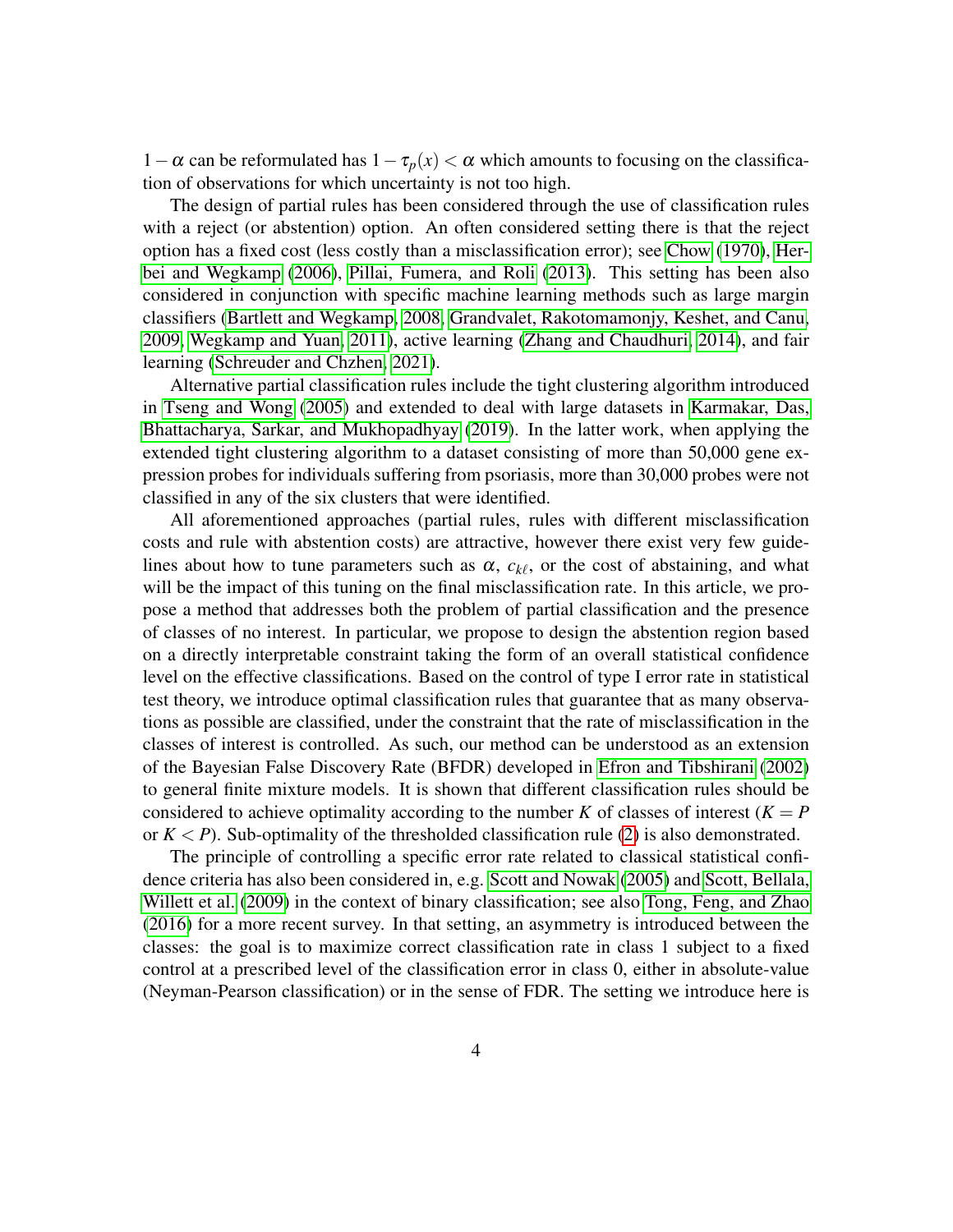multi-class and includes the possibility of abstention. Furthermore all the classes of interest have the same status (the classes of no interest have a different status, however even if all classes are of interest, our setting makes sense and abstention remains a possibility). The goal we aim at is to guarantee a certain confidence level over classified examples while minimizing the probability of abstention of classes of interest. The statistical criteria we introduce generalize the confidence/coverage tradeoff considered in [El-Yaniv and Wiener](#page-22-4) [\(2010\)](#page-22-4), [Wiener and El-Yaniv](#page-24-4) [\(2015\)](#page-24-4), [Denis and Hebiri](#page-22-5) [\(2020\)](#page-22-5), who only considered the binary classification case where all classes are of interest.

The problem of classification with confidence has also been considered under a related but different angle by [Lei](#page-23-9) [\(2014\)](#page-23-9). In Lei's approach, only the binary classification setting is considered and two regions  $C_0$  and  $C_1$ , where the respective classes are predicted, are constructed such that  $C_i$  has a prescribed coverage  $1 - \alpha_i$  for class *i* and the "ambiguous" classification region"  $C_0 \cap C_1$  has minimal overall probability. We observe that the latter overlap region could be interpreted as similar to an abstention region in our setting. However, the criterion used by [Lei](#page-23-9) [\(2014\)](#page-23-9) is different from ours, and finding the optimal classification regions amounts to determine appropriate thresholds for two different level sets of the posterior class probability function. Furthermore, it is unclear how to extend the considered criterion to more than two classes. In our approach, we consider a global constraint which in our view is more readily interpretable in terms of classification confidence, is naturally adapted to more than two classes, and only necessitates the determination of a single level set of an appropriate function.

The paper is organized as follows. In Section [2,](#page-4-0) notions corresponding to type I and type II error rates are defined in the multiclass classification framework along with optimality for a classification rule. Optimal rules are then exhibited in Section [3,](#page-7-0) and heuristic procedures to estimate these rules are presented. The empirical behavior of the procedures is briefly investigated and an application of the proposed strategy to the analysis of differential methylation is presented in Section [4.](#page-12-0) Lastly, some discussion is developed in Section [5.](#page-20-0)

## <span id="page-4-0"></span>2 Definitions

#### 2.1 Restricted classification rules

Because the classification task may be arbitrarily difficult for some points of  $\mathscr{X}$ , we consider restricted rules  $\psi_R(x)$ , that classify points in a subset  $R \subseteq \mathcal{X}$  only:

$$
\psi_R: \mathscr{X} \rightarrow \{0,1,\ldots,P\},\
$$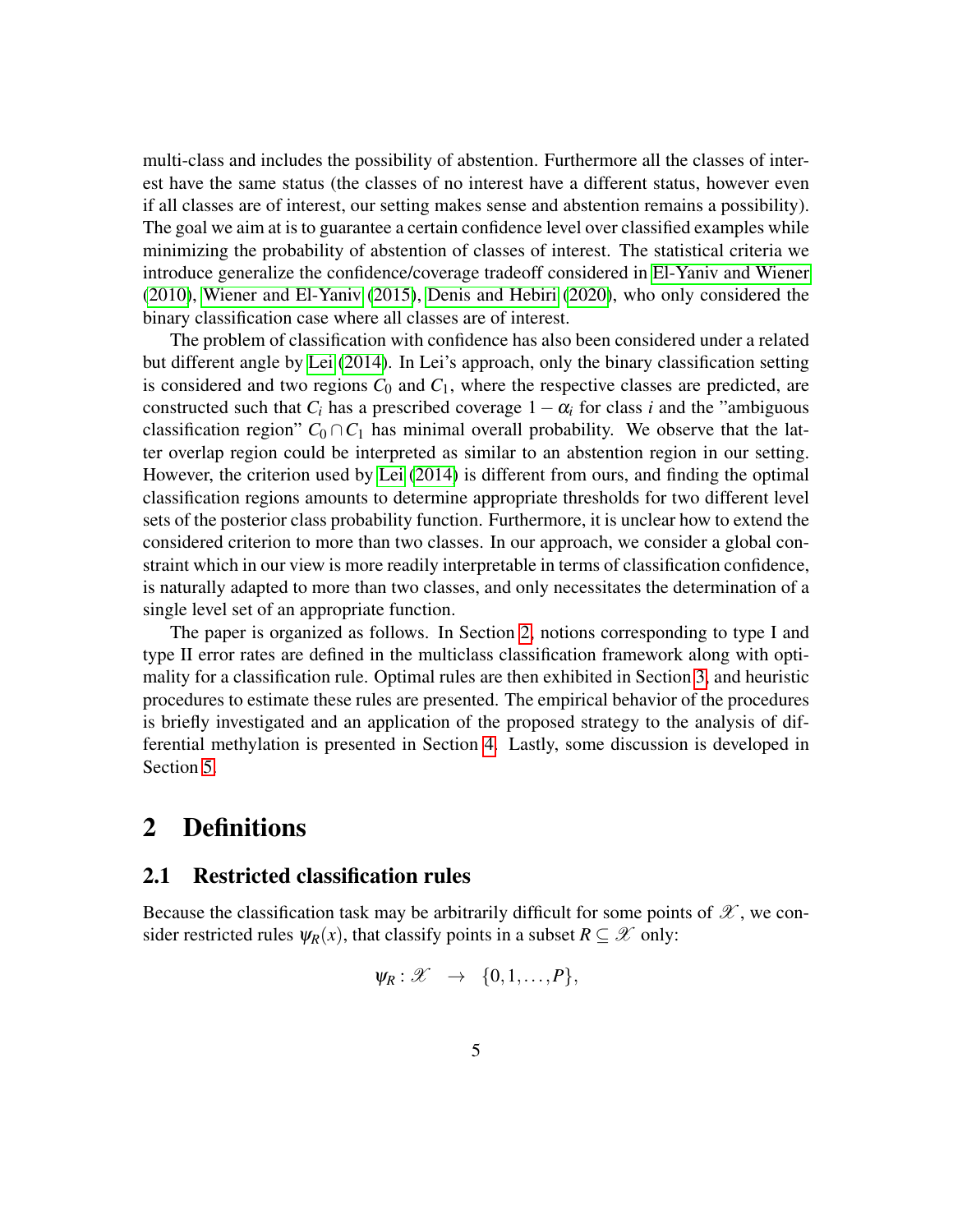where 0 is the status "not classified" given to observations in  $\overline{R}$ , the complementary set of *R* in  $\mathscr{X}$ :

$$
\forall x \in \bar{R}, \ \psi_R(x) = 0.
$$

As an illustration, consider the thresholded classification rule  $\psi^{\alpha}$  provided in equation [\(2\)](#page-2-0), and define

$$
\tau^*(x) = \max_{1 \le p \le P} \tau_p(x),
$$

which corresponds to the maximal posterior probability for point *x*. Then classification rule  $\psi^{\alpha}$  corresponds to the restricted classification rule  $\psi_{R_{\alpha}}$  where

$$
R_{\alpha} = \{x | \tau^*(x) \ge 1 - \alpha\}.
$$

In some cases, the number *K* of classes of interest may be lower than the total number of classes *P* in the mixture. In the following, and without loss of generality, we will assume that the classes of interest are the first *K* classes of the mixture. In this context where  $K \leq P$ , it will be convenient to consider classification rules that are also restricted to predict labels in 1,...,*K*:

$$
\psi_{K,R}: \mathscr{X} \rightarrow \{0,1,\ldots,K\}.
$$

In this situation, the maximal posterior probability of interest is

$$
\tau_K^*(x) = \max_{1 \le k \le K} \tau_k(x).
$$

Note that in the case  $K = P$  one has  $\tau_P^*(x) = \tau^*(x)$ . One can extend the definition of the thresholded classification rule to the case  $K < P$  by defining

<span id="page-5-0"></span>
$$
\psi_K^{\alpha}(x) = \begin{cases} k & \text{if } k = \operatorname*{argmax}_{1 \le k' \le K} \tau_{k'}(x) \text{ and } \tau_K^*(x) > 1 - \alpha, \\ 0 & \text{(not classified) otherwise,} \end{cases}
$$
(3)

#### 2.2 Error rates

A "good" classification rule should classify as many observations as possible while controlling the classification error rate. As in the statistical testing setting, one can introduce the type I and type II error rates associated to any given classification rule. We consider two definitions of the type I error rate and one for the type II error rate in the multiclass classification context: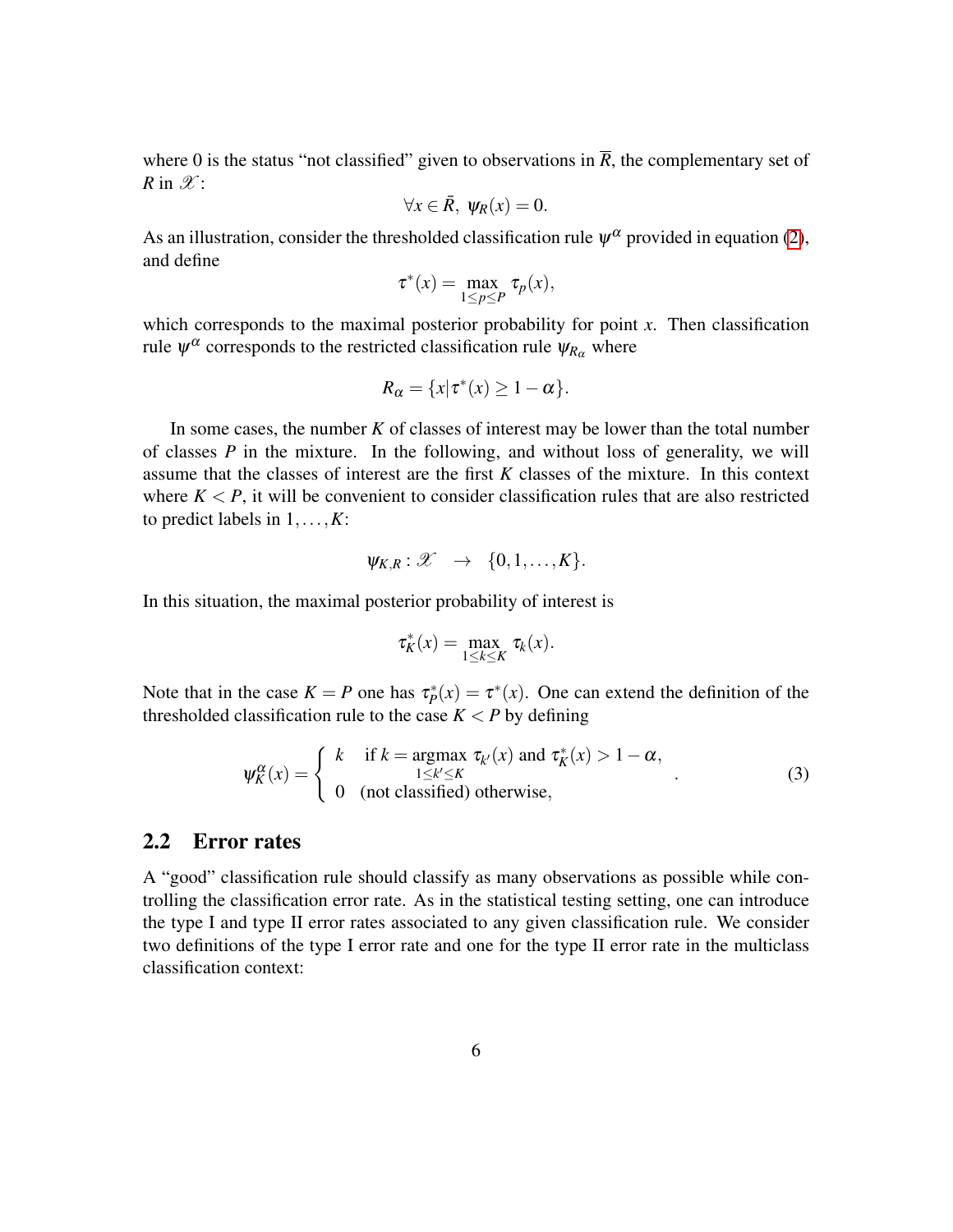**Definition 2.1** *Let*  $\{1,\ldots,K\}$  *be the classes of interest (possibly with*  $K = P$ *) and*  $\psi_{K,R}$  *be a restricted classification rule. Quantities*

$$
MNPR(\psi_{K,R}) = \mathbb{P}(\psi_{K,R}(X) \neq Z, \psi_{K,R}(X) > 0) = \mathbb{P}(\psi_{K,R}(X) \neq Z, X \in R)
$$
  
and 
$$
MFDR(\psi_{K,R}) = \begin{cases} \mathbb{P}(\psi_{K,R}(X) \neq Z | \psi_{K,R}(X) > 0) = \mathbb{P}(\psi_{K,R}(X) \neq Z | X \in R), \\ \text{if } \mathbb{P}(X \in R) > 0 \\ 0, \text{ if } \mathbb{P}(X \in R) = 0, \end{cases}
$$

*are called the multiclass Neyman-Pearson error rate and the multiclass false discovery rate, respectively. The quantity*

$$
MFNR(\psi_{K,R}) = \mathbb{P}(Z \in \{1,\ldots,K\}, \psi_{K,R}(X) = 0) = \mathbb{P}(Z \in \{1,\ldots,K\}, X \in \overline{R})
$$

*is called the multiclass false negative rate.*

The MFNR quantifies the proportion of observations that belong to a class of interest and that were not classified by rule  $\psi_{K,R}$ . This quantity corresponds to the false negative proportion in the testing setting, and should be as small as possible. The MNPR and MFDR correspond to possible classification error rates one may want to control at a given level  $α$ . Note that a criterion equivalent to the MFDR has been considered by [El-Yaniv](#page-22-4) [and Wiener](#page-22-4) [\(2010\)](#page-22-4), [Wiener and El-Yaniv](#page-24-4) [\(2015\)](#page-24-4), [Denis and Hebiri](#page-22-5) [\(2020\)](#page-22-5), albeit only in the situation  $K = P = 2$ .

To exemplify the previous definitions, here again one can consider the thresholded classification rule  $\psi^{\alpha}$  (=  $\psi^{\alpha}_p$ ) defined above in the by-default context where all classes are of interest. One can show that the MFDR of  $\psi^{\alpha}$  is always lower than  $\alpha$ , whatever the number of classes of interest. Indeed one has

$$
MFDR(\psi^{\alpha}) = \mathbb{P}(\psi^{\alpha}(X) \neq Z | X \in R_{\alpha})
$$
  
= 
$$
\frac{\mathbb{P}(\psi^{\alpha}(X) \neq Z \cap X \in R_{\alpha})}{\mathbb{P}(X \in R_{\alpha})}.
$$

The numerator in the last expression can be reformulated as follows:

$$
\mathbb{P}(\psi^{\alpha}(X) \neq Z \cap X \in R_{\alpha}) = \int_{\mathcal{X}} \mathbb{E}_{Z|X=x} [I_{\{\psi^{\alpha}(x) \neq Z\}}] I_{\{x \in R_{\alpha}\}} f(x) dx
$$

$$
= \int_{\mathcal{X}} \mathbb{E}_{Z|X=x} [Z \neq p^{*}] I_{\{x \in R_{\alpha}\}} f(x) dx
$$

$$
= \int_{\mathcal{X}} (1 - \tau_{P}^{*}(x)) I_{\{x \in R_{\alpha}\}} f(x) dx
$$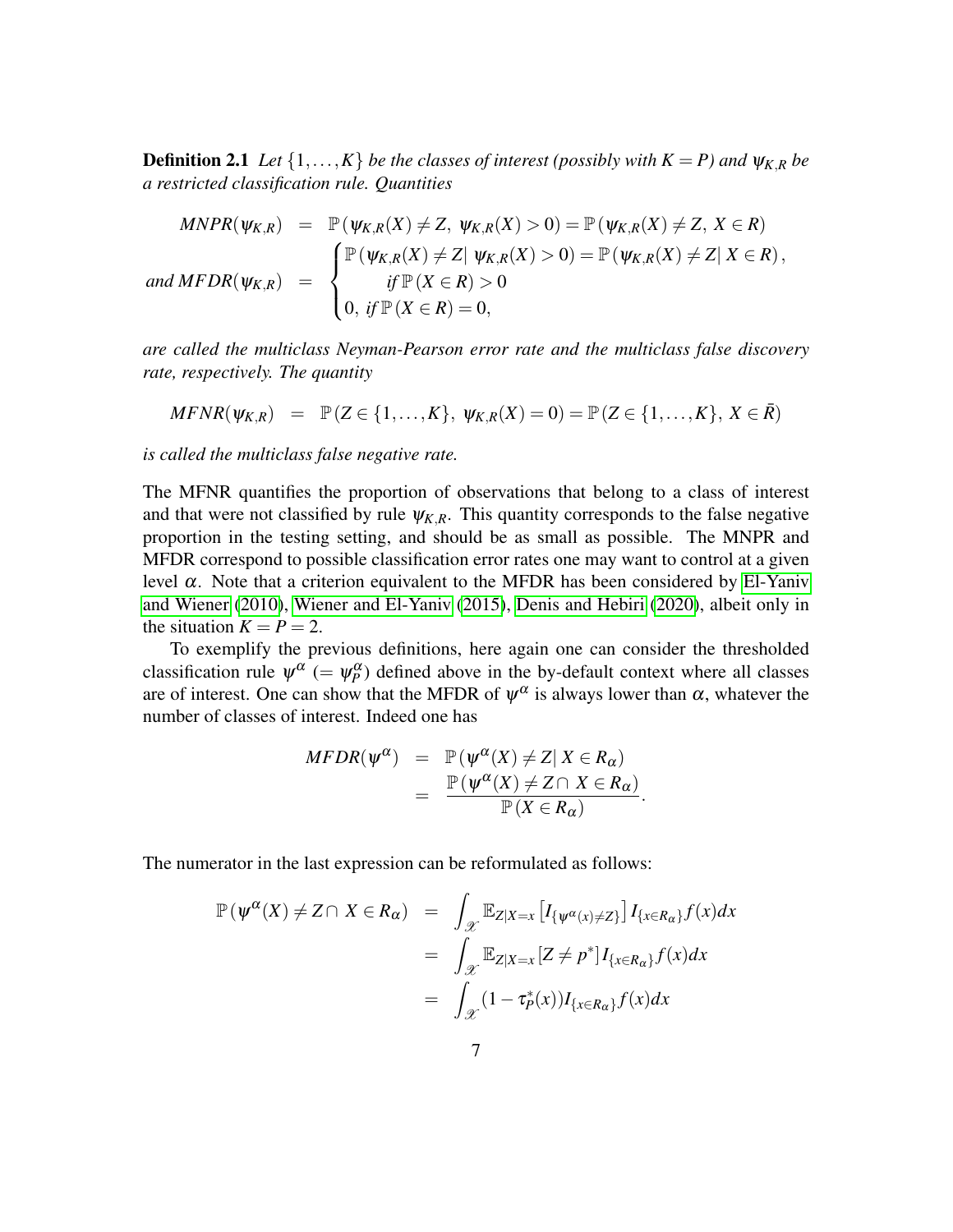where  $p^* = \arg \max_{p} \tau_p(x)$ . Plugging this expression into the previous equation leads to

$$
MFDR(\psi^{\alpha}) = \frac{1}{\mathbb{P}(X \in R_{\alpha})} \int_{R_{\alpha}} (1 - \tau^*_{P}(x)) f(x) dx
$$
  
\n
$$
\leq \frac{1}{\mathbb{P}(X \in R_{\alpha})} \int_{R_{\alpha}} \alpha f(x) dx
$$
  
\n
$$
\leq \alpha.
$$

#### 2.3 Optimal classification rules

We now introduce a formal definition for the *optimality* of a restricted classification rule.

**Definition 2.2** *Given a level*  $\alpha$  ( $0 \leq \alpha \leq 1$ ) *and a set of classes of interest*  $\{1, \ldots, K\}$ (possibly with  $K = P$ ), a classification rule  $\psi_{K,R}^*$  is MNPR-optimal at level  $\alpha$  if

<span id="page-7-1"></span>
$$
\psi_{K,R}^* = \arg\min_{\psi_{K,R}} \text{MFNR}(\psi_{K,R}) \ \ u.c. \ \ \text{MNPR}(\psi_{K,R}) \le \alpha. \tag{4}
$$

 $\Lambda$ lternatively,  $\psi_{K,R}^*$  is MFDR-optimal at level  $\alpha$  if

<span id="page-7-2"></span>
$$
\psi_{K,R}^* = \arg\min_{\psi_{K,R}} MFNR(\psi_{K,R}) \ \ u.c. \ \ MFDR(\psi_{K,R}) \le \alpha. \tag{5}
$$

Note that the definition implies both a region *R* as large as possible and an optimal classification at each point *x* in region *R*.

## <span id="page-7-0"></span>3 Optimal classification rules

The goal of the present section is to exhibit the shape of the optimal classification rules for problems [\(4\)](#page-7-1) and [\(5\)](#page-7-2). To this end, we will first prove that for a fixed region *R* it is optimal to apply the restricted MAP rule. As a consequence, looking for an optimal rule  $\psi_R^*$  actually boils down to finding the optimal region  $R^*$  where to apply the (restricted) MAP rule. The theoretical form of the optimal region will then be derived for problems [\(4\)](#page-7-1) and [\(5\)](#page-7-2). Each optimal region requires the tuning of a unknown threshold  $\lambda$ , for which we will provide a heuristic estimation method.

#### 3.1 Optimal rule when *R* is fixed

Let us first define the restricted MAP classification rule  $\psi_{K,R}^{MAP}$  as

$$
\psi_{K,R}^{MAP}(x) = \begin{cases} \arg \max_{1 \le k \le K} \tau_k(x) & \text{if } x \in R \\ 0 & \text{otherwise.} \end{cases}
$$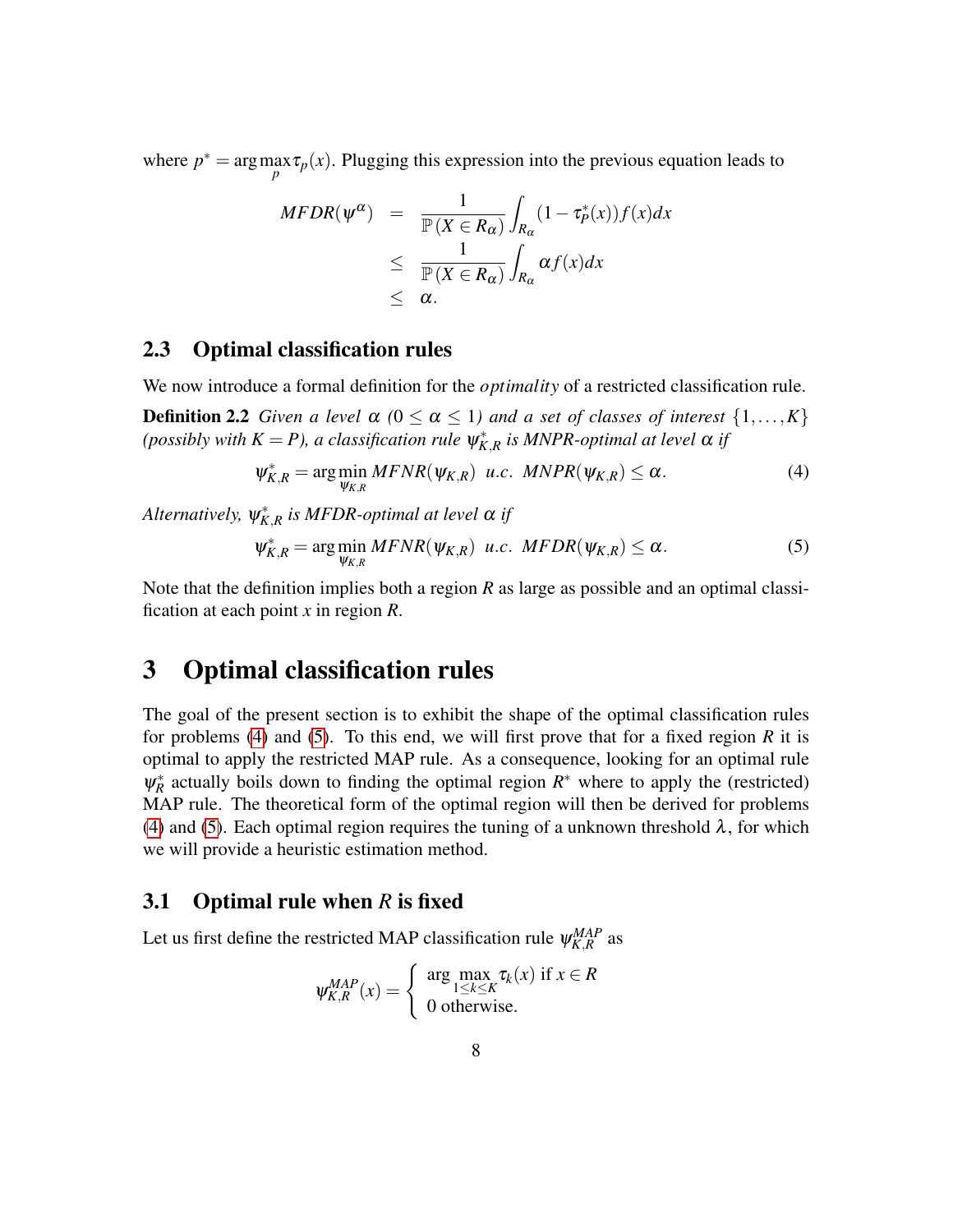Let first consider a classification  $\psi_{K,R}$  restricted to the region *R*. At any point  $x \in R$ one has

$$
\mathbb{P}(\psi_{K,R}(x) \neq Z) = \sum_{k=1}^{K} (1 - \tau_k(x)) I_{\{\psi_{K,R}(x) = k\}}
$$
  
\n
$$
\geq (1 - \tau_K^*(x))
$$
  
\n
$$
\geq \mathbb{P}(\psi_{K,R}^{MAP}(x) \neq Z)
$$

and therefore

$$
MNPR(\psi_{K,R}) \geq MNPR(\psi_{K,R}^{MAP})
$$
  
and 
$$
MFDR(\psi_{K,R}) \geq MFDR(\psi_{K,R}^{MAP}).
$$

Alternatively it is straightforward to observe that

$$
MFNR(\psi_{K,R}) = MFNR(\psi_{K,R}^{MAP}).
$$

As a consequence, one can conclude that for a fixed region *R* the optimal restricted classification rule is  $\psi_{K,R}^{MAP}$ . Therefore finding the solutions of problems [\(4\)](#page-7-1) and [\(5\)](#page-7-2) boils down to finding the region  $R^*$  to which the MAP classification rule should be applied.

In the following the upperscript *MAP* and the lowerscript *K* in  $\psi_{K,R}^{MAP}$  will be skipped for simplicity, and  $\psi_R$  should be understood as  $\psi_{K,R}^{MAP}$ , with  $K = P$  or  $K < P$  depending on the context.

#### <span id="page-8-2"></span>3.2 Optimal classification region for MNPR control

If all classes are of interest  $(K = P)$ , one looks for a region  $R^*$  such that

$$
R^* \in \underset{R}{\text{arg min }} P(X \in \overline{R}) \ \ \text{u.c. } \ \mathbb{P}(\psi_R(X) \neq Z, \ X \in R) \leq \alpha.
$$

If  $K < P$ , the region  $R^*$  should satisfy

<span id="page-8-0"></span>
$$
R^* \in \underset{R}{\text{arg min}} \ P(Z \in \{1, \ldots, K\}, \ X \in \bar{R}) \ \ \text{u.c.} \ \ \mathbb{P}(\psi_R(X) \neq Z, \ X \in R) \leq \alpha. \tag{6}
$$

<span id="page-8-3"></span>**Proposition 1** *If MNPR*( $\psi_{\mathcal{X}}$ )  $\leq \alpha$ , then  $R^* = \mathcal{X}$  is a solution of [\(6\)](#page-8-0). Otherwise, any  $R^*$ *satisfying MNPR*( $\psi_{R^*}$ ) =  $\alpha$  *and such that* 

<span id="page-8-1"></span>
$$
\left\{ x \mid \frac{\sum_{k=1}^{K} \tau_k(x)}{1 - \tau_k^*(x)} > \lambda \right\} \subseteq R^* \subseteq \left\{ x \mid \frac{\sum_{k=1}^{K} \tau_k(x)}{1 - \tau_k^*(x)} \ge \lambda \right\},\tag{7}
$$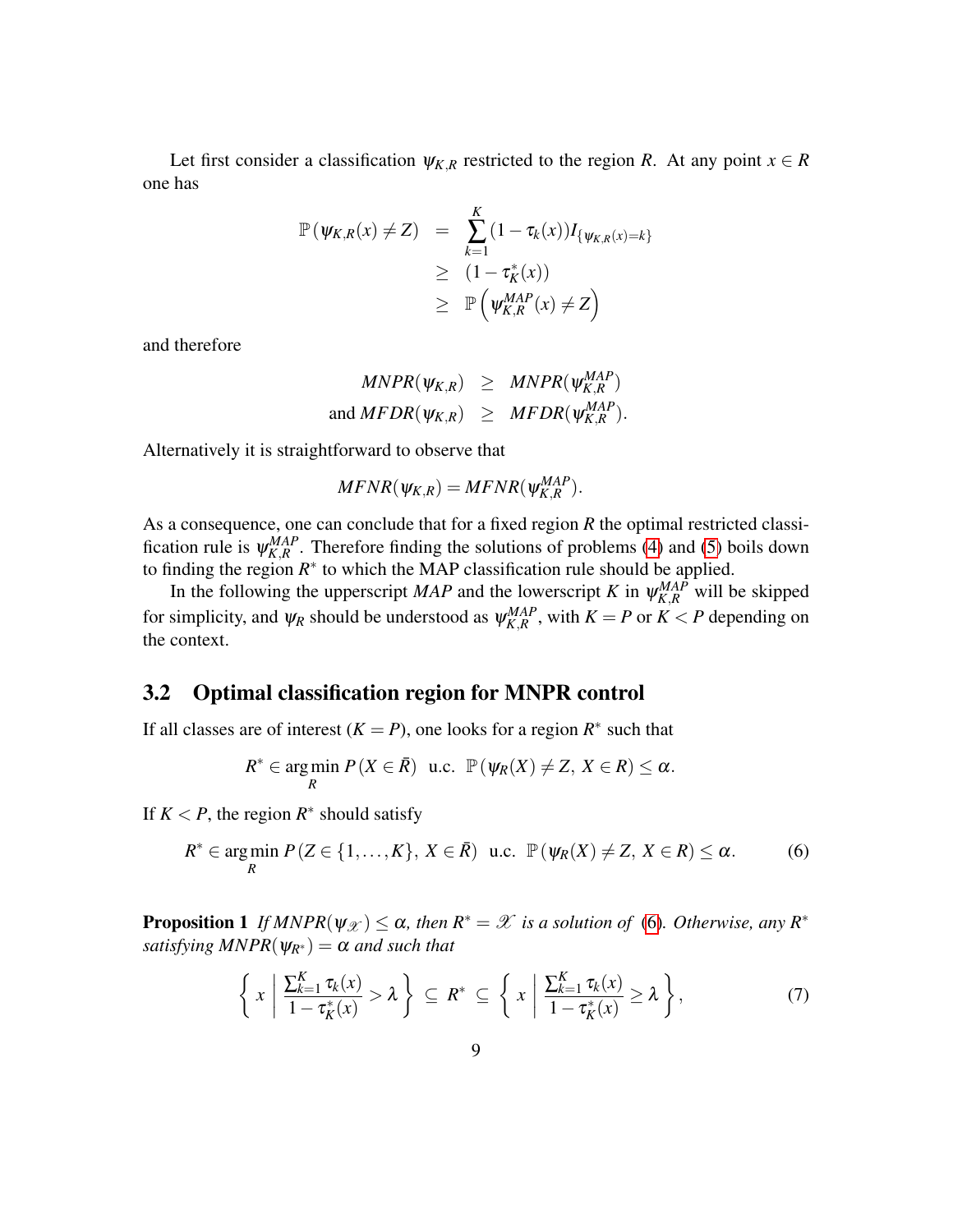*for some*  $\lambda \geq 0$ *, is a solution of* [\(6\)](#page-8-0).

*If the marginal distribution of X is without atoms, there exists R*<sup>∗</sup> *satisfying the above conditions.*

*In the particular case where*  $K = P$ , *condition* [\(7\)](#page-8-1) *can be reduced to:* 

<span id="page-9-3"></span>
$$
\{ x \mid \tau^*(x) > \lambda \} \subseteq R^* \subseteq \{ x \mid \tau^*(x) \ge \lambda \}.
$$
 (8)

*for some*  $\lambda \geq 0$ *.* 

The proof is based on the original proof of the Neyman-Pearson theorem, [Neyman and](#page-23-10) [Pearson](#page-23-10) [\(1933\)](#page-23-10), and can be found in Appendix A.

### <span id="page-9-4"></span>3.3 Optimal classification region for MFDR control

If all classes are of interest, one looks for a region  $R^*$  such that

$$
R^* \in \underset{R}{\text{arg min }} P(X \in \overline{R}) \ \ \text{u.c. } \mathbb{P}(\psi_R(X) \neq Z | X \in R) \leq \alpha.
$$

If  $K < P$ ,  $R^*$  should satisfy

<span id="page-9-0"></span>
$$
R^* \in \underset{R}{\text{arg min }} P(Z \in \{1, \ldots, K\}, X \in \overline{R}) \text{ u.c. } \mathbb{P}(\psi_R(X) \neq Z | X \in R) \leq \alpha. \tag{9}
$$

<span id="page-9-2"></span>**Proposition 2** If  $MFDR(\psi_{\mathcal{X}}) \leq \alpha$ , then  $R^* = \mathcal{X}$  is a solution of [\(9\)](#page-9-0). If  $\tau_K^*(X) < 1-\alpha$ *almost surely, then*  $R^* = \emptyset$  *is a solution of* [\(9\)](#page-9-0).

*Otherwise, any*  $R^*$  *satisfying MFDR*( $\psi_{R^*}$ ) =  $\alpha$  *and such that* 

<span id="page-9-1"></span>
$$
\left\{ x \mid \frac{1-\alpha-\tau_K^*(x)}{\sum_{k=1}^K \tau_k(x)} < \lambda \right\} \subseteq R^* \subseteq \left\{ x \mid \frac{1-\alpha-\tau_K^*(x)}{\sum_{k=1}^K \tau_k(x)} \leq \lambda \right\},\tag{10}
$$

*for some*  $\lambda \geq 0$ , *is a solution of* [\(9\)](#page-9-0); *if the marginal distribution of* X *is without atoms*, *such an R*<sup>∗</sup> *exists.*

*In the case*  $K = P$ *, condition* [\(10\)](#page-9-1) *can be reduced to:* 

$$
\{ x \mid \tau^*(x) > 1 - \alpha - \lambda \} \subseteq R^* \subseteq \{ x \mid \tau^*(x) \ge 1 - \alpha - \lambda \}, \tag{11}
$$

*for some*  $\lambda \geq 0$ *.*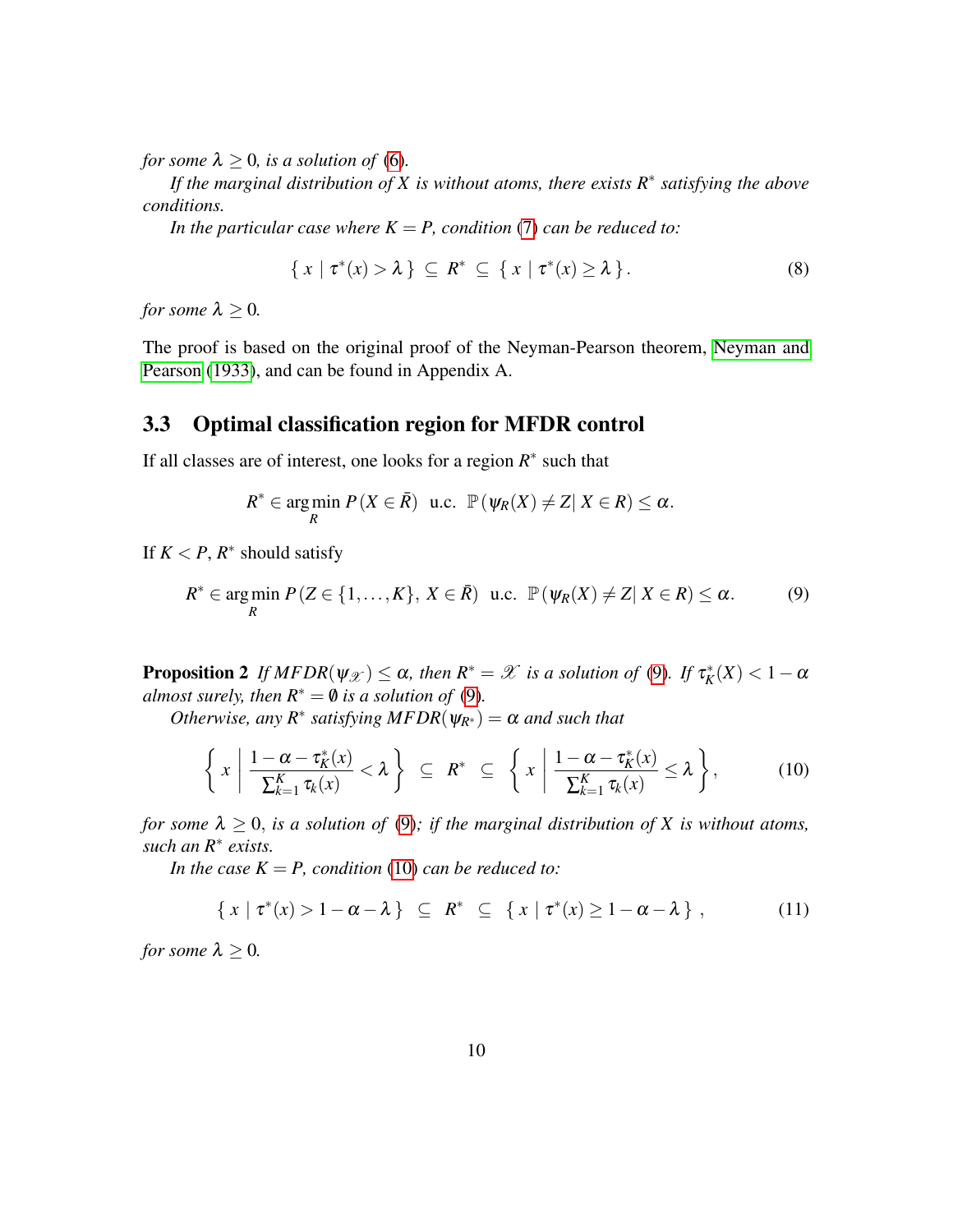The proof of Proposition [2](#page-9-2) can be found in Appendix B. In the case  $K = P$ , the optimal region takes the form of a thresholded rule [\(2\)](#page-2-0) for an appropriate threshold. This was observed by [Denis and Hebiri](#page-22-5) [\(2020\)](#page-22-5) who studied optimal rules for the MFDR/coverage tradeoff in the case  $K = P = 2$ . Interestingly, when  $K < P$ , the optimal rule is different from a simple threshold rule.

The form of the optimal region  $R^*$  in [\(8\)](#page-9-3), [\(10\)](#page-9-1) is  $C_{\lt A} \subseteq R^* \subseteq C_{\leq \lambda}$ , where  $C_{\lt A}, C_{\leq \lambda}$  are sublevel sets (in the sense of strict, resp. non-strict inequality) of a criterion depending on the posterior probabilities at point *x*. This "sandwiching" relation is theoretically relevant in situations where  $\mathbb{P}(C_{\leq \lambda}) < \mathbb{P}(C_{\leq \lambda})$ , for example if the criterion used is piece-wise constant, and the level set at value  $\lambda$  has nonzero probability. In this situation, strictly speaking to achieve exactly the target MNPR or MFDR rate,  $R^*$  should only include part of the level set at value  $\lambda$  (and this part can be chosen arbitrarily provided the constraint is satisfied). The assumption of atom-free *X*-marginal could also be lifted to grant the existence of optimal rules in general, provided randomized rules are allowed, as in classical Neyman-Peason theory. Since such situations are obviously of little relevance for most applications, in the remainder of this work, to simplify exposition we assume that  $\mathbb{P}(C_{< \lambda}) = \mathbb{P}(C_{\leq \lambda})$  and that  $R^*$  exactly coincides with a sublevel set.

### 3.4 Comparison between thresholded rule and the MFDR-optimal rule

The restriction region  $R_{\alpha}$  of the thresholded rule [\(3\)](#page-5-0) can now be compared to the MFDRoptimal regions  $R^*$  found in the previous section. One has

$$
R_{\alpha} = \{x | \tau_K^*(x) \ge 1 - \alpha \} \text{ with } K \le P,
$$
  
\n
$$
R^* = \left\{ x | \tau_K^*(x) \ge 1 - \alpha - \lambda \sum_{k=1}^K \tau_k(x) \right\} \text{ with } \lambda \ge 0, \text{ if } K \le P.
$$

According to the shape of  $R^*$ , the threshold for classifying an observation *x* based on the maximal posterior probability  $\tau_K^*(x)$  depends not only on  $\alpha$ , but also on  $\sum_{k=1}^K$  $\tau_{k=1}^K \tau_k(x)$ , that is the probability of belonging to the overall group of populations of interest. When  $K < P$  this can be interpreted as follows: when  $\tau_K^*(x)$  is mild, the optimal rule may still classify *x* if the probability of *x* to belong to the overall group of the populations of interest is high. This interesting feature is not accounted for in the thresholded rule that classifies an observation only based on  $\tau_K^*(x)$ . In this sense, the thresholded rule is not based on the appropriate classification criterion when one is interested only in a subset of all possible populations.

More generally, one can observe that whatever the number of populations of interest, both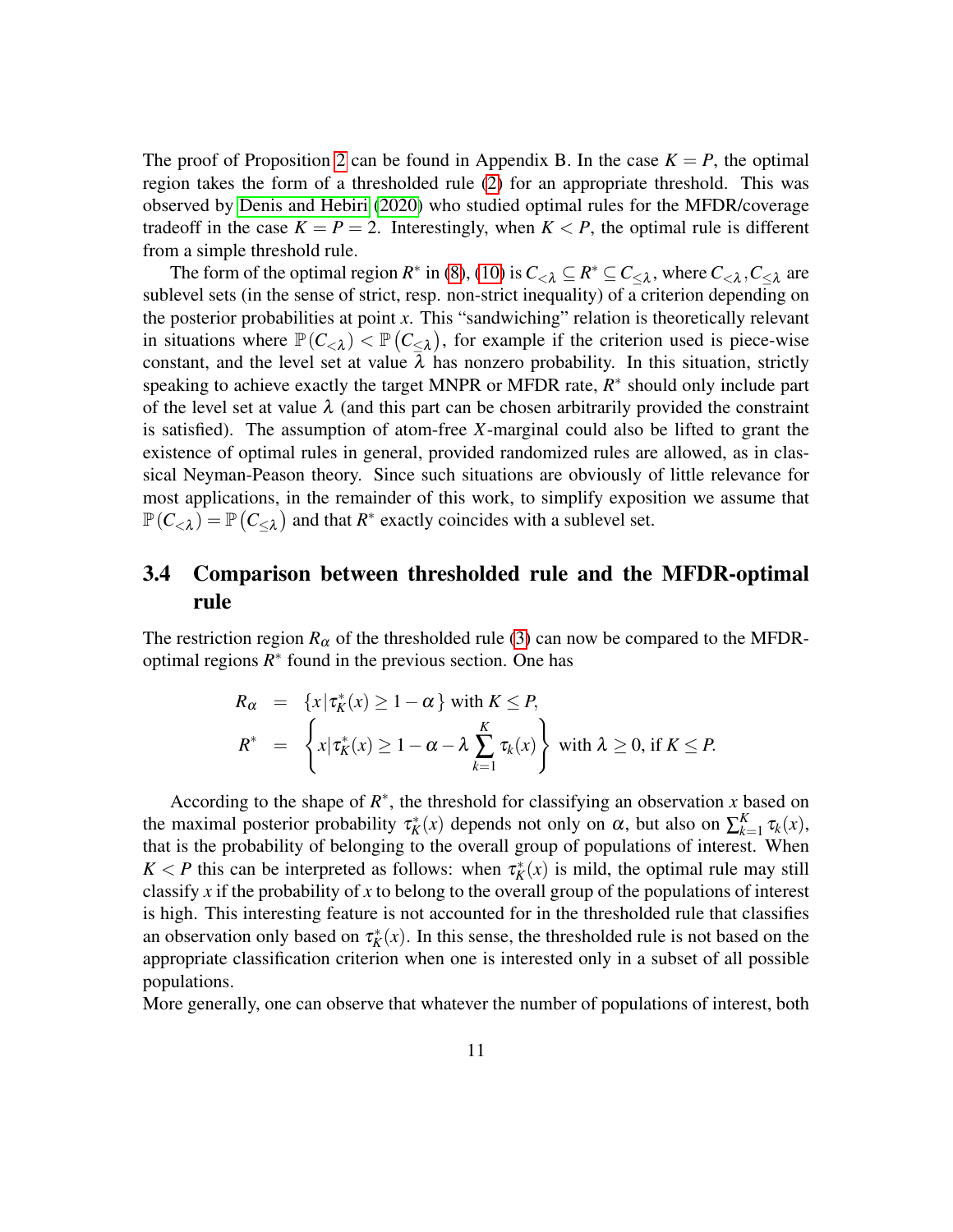$\psi_{R^*}$  and  $\psi^{\alpha}$  classify observations based on  $\tau^*(x)$ , but using a threshold that is always lower for  $\psi_{R^*}$ . Consequently i) the MFNR will always be higher for  $\psi^\alpha$ , and ii) the MFDR of  $\psi^\alpha$ will be lower than the requested nominal level, i.e. the thresholded rule is a *conservative* classification strategy to control the MFDR at level  $\alpha$ . In Section [4](#page-12-0) we illustrate on simulated and real data the fact that the gap in term of MFNR between  $\psi_{R^*}$  and  $\psi^\alpha$  may be high.

#### <span id="page-11-0"></span>3.5 Estimation of parameter  $\lambda$

We present here an heuristic strategy to choose  $\lambda$  from the data at hand. First note that all optimal regions defined in Sections [3.2](#page-8-2) and [3.3](#page-9-4) are of the form of level sets

$$
R^* = \{ x \mid Crit(x) > \lambda \},
$$

where  $Crit(x)$  is a criterion based on the posterior probabilities at point x, that depends on the risk one wants to control and on the number of classes of interest as follows:  $\star$  if one aims at controlling the MNPR then

$$
Crit(x) = \frac{\sum_{k=1}^{K} \tau_k(x)}{1 - \tau_k^*(x)} \text{ (case } K < P) \quad \text{or} \quad Crit(x) = \tau^*(x) \text{ (case } K = P),
$$

 $\star$  if one aims at controlling the MFDR then

$$
Crit(x) = \frac{\tau_K^*(x) + \alpha - 1}{\sum_{k=1}^K \tau_k(x)} (case \ K < P) \quad \text{or} \quad Crit(x) = \tau^*(x) + \alpha - 1 \ (case \ K = P)
$$

where  $\lambda \leq 0$ .

Assuming an *n*-sample  $D_n = (X_1, \ldots, X_n)$  is available, the MNPR and MFDR can be estimated for any region *R* by

$$
\widehat{\mathbb{P}}(\psi(X) \neq Z, \ X \in R) = \frac{1}{n} \sum_{X_i \in R} (1 - \tau_K^*(X_i))
$$
  
and 
$$
\widehat{\mathbb{P}}(\psi(X) \neq Z | X \in R) = \frac{1}{n_R} \sum_{X_i \in R} (1 - \tau_K^*(X_i))
$$

respectively, where  $n_R$  is the number of observations in  $D_n$  belonging to  $R$  (and we recall that  $\tau_K^*(x) = \tau^*(x)$  if  $K = P$ ). This leads to the following general heuristic for the evaluation of threshold λ: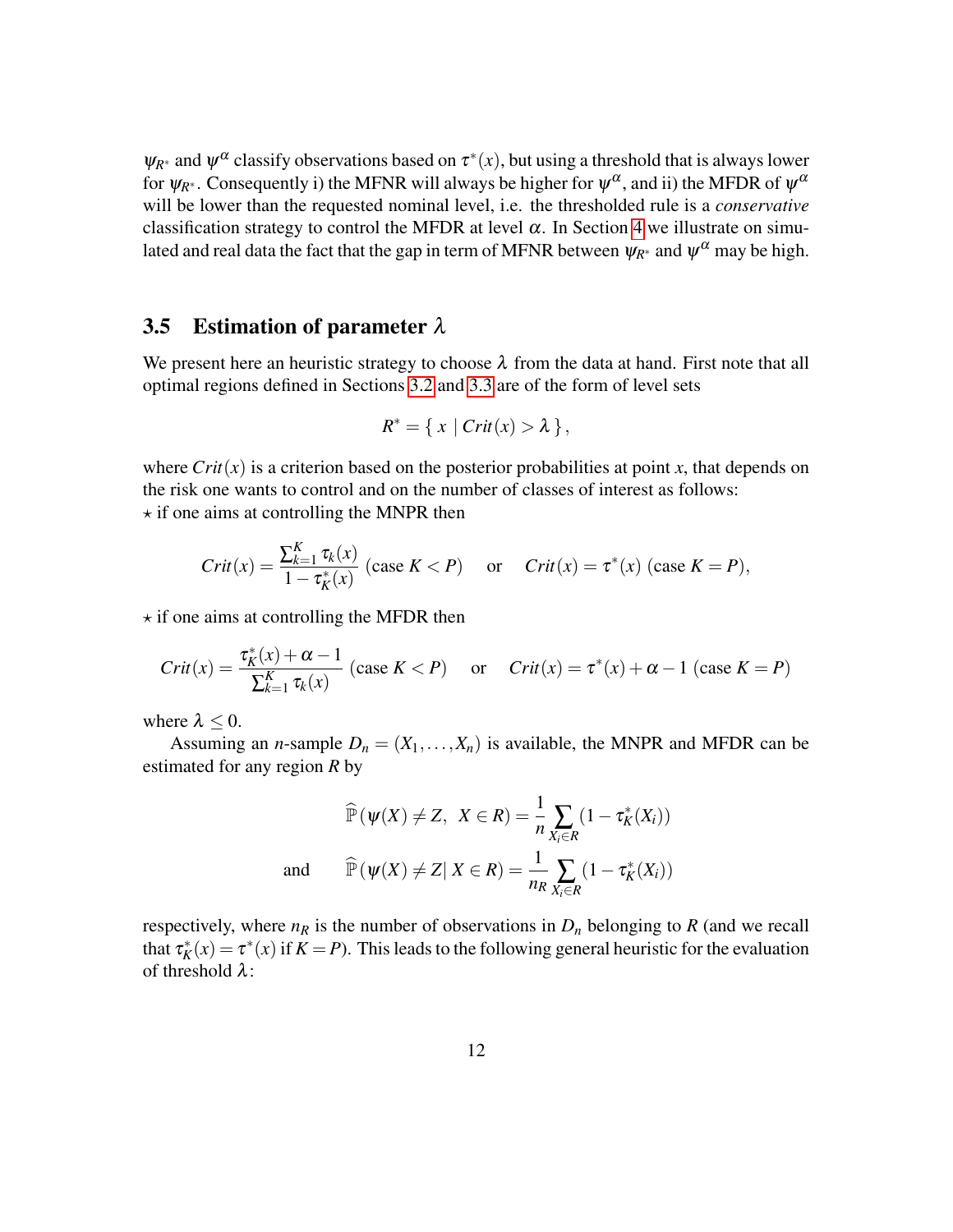Algorithm 1

**Require:**  $\alpha, x_1, \ldots, x_n$ 1/ Order observations  $x_1, \ldots, x_n$  according to  $Crit(x_i)$ :

 $Crit(x_{(1)}) \ge ... \ge Crit(x_{(N)}),$ 2/ Find the largest index  $i_{max}$  such that  $\frac{1}{M(i)}$ *M*(*imax*) *imax* ∑ *i*=1  $(1 - \tau_K^*(x_{(i)})) \leq \alpha,$ 3/ Set  $\lambda = Crit(x_{(i_{max})}),$ 

4/ Output  $\hat{\lambda}$ .

If the goal is to control MFDR, then in the second step of the heuristic  $M(i_{max}) = i_{max}$ , otherwise  $M(i_{max}) = n$  for a MNPR control.

## <span id="page-12-0"></span>4 Applications

The aim of this section is to illustrate the performance of the MFDR classification rule derived in the previous section. We first consider different scenarios based on simulated data. In a first scenario the true posterior probabilities are available, which corresponds to the theoretical setting of Sections [2](#page-4-0) and [3.](#page-7-0) In this scenario the only parameter to be estimated is  $\lambda$ , and we empirically evaluate the ability of the previous algorithm to efficiently estimate  $\lambda$  and control the error rate at the required nominal level. The performance of the optimal rule is also compared to the performance of the thresholded rule. In a second scenario the true posterior probabilities are assumed to be unknown - the by-default setting of most application cases. This scenario allows us to evaluate the impact of estimating the posterior probabilities on the error rate control procedure. Lastly, we present an application on real data, where the MFDR control procedure is applied to the differential analysis of methylation profiles.

#### 4.1 Simulation setting

Datasets are simulated from a mixture of 3 bidimensional Gaussian distributions whose mean vectors are  $(-1,0)$ ,  $(0,D)$  and  $(1,0)$ , respectively. Here *D* is a parameter that tunes the distance between populations 1 and 3 and population 2. When  $D = 0$  the three populations are highly overlapping, whereas a high value of *D* makes the populations more distinct. In each class the covariance matrix is diagonal, with an identical variance  $\sigma^2$ . Weights  $\pi_1, \pi_2, \pi_3$  are all fixed at 1/3. For each dataset, 200 observations per population are simulated. In this context the easiness of the classification task is ruled by parameters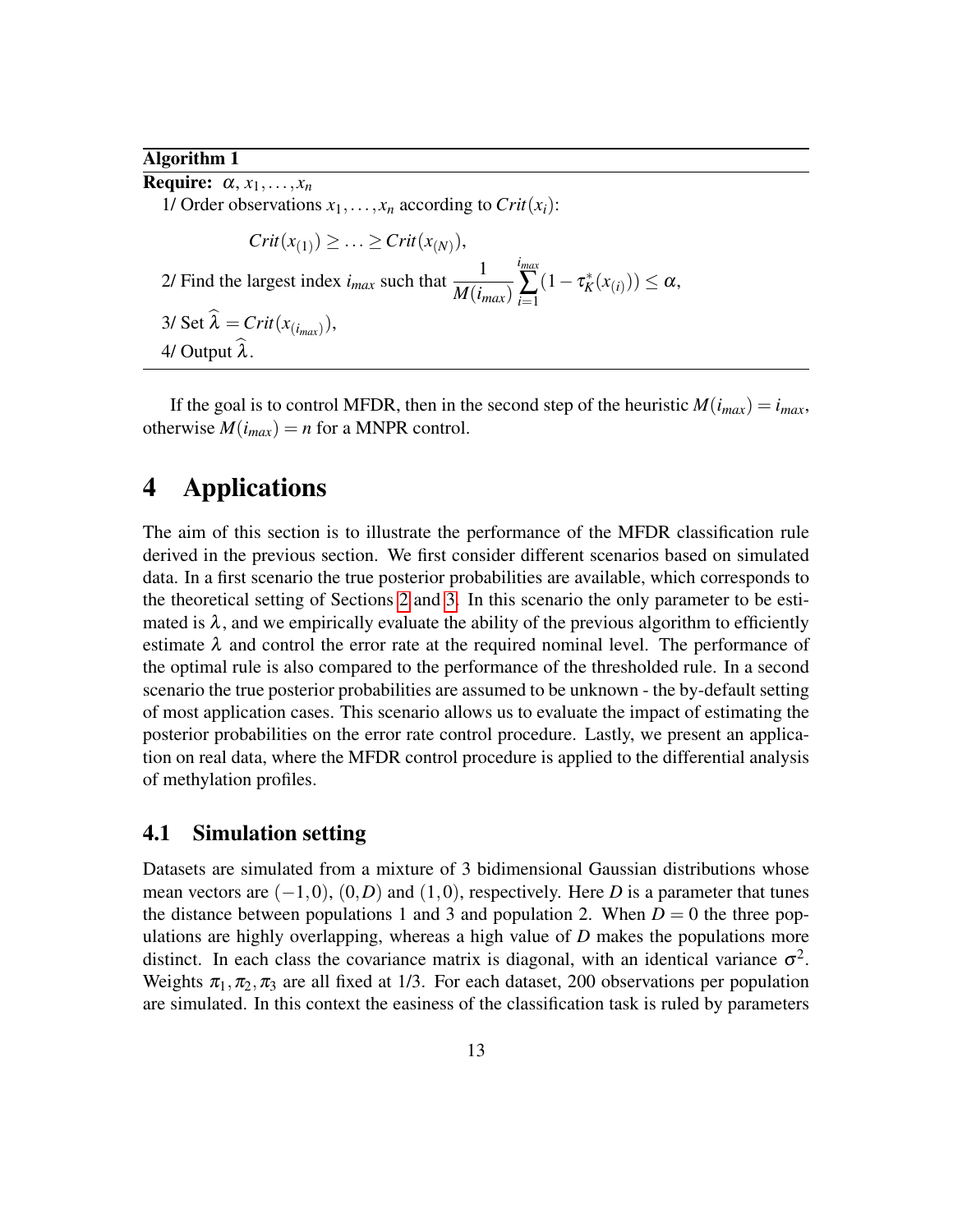*D* and  $\sigma^2$ : the higher *D* (respectively the lower  $\sigma^2$ ), the easier the classification. Several values are considered for *D* (0, 1, 2, 3) and  $\sigma^2$  (0.5, 1, 2). An illustration of different configurations ranging from an "easy" classification case ( $D = 3$ ,  $\sigma^2 = 0.5$ ) to a "hard" one ( $D = 0$ ,  $\sigma^2 = 2$ ) can be found in Appendix C. Finally, 100 datasets are generated for each configuration.

In a supplementary simulation study, datasets were generated from a mixture of three bivariate Student distributions; details can be found in Appendix F.

#### 4.2 Case 1: posterior probabilities are known

In what follows the objective is to perform classification with a MFDR controlled at a nominal threshold fixed at  $\alpha = 0.05$ .

In Section 2.2, a straightforward calculation has shown that the thresholded classification rule  $\psi_{\alpha}$  with a threshold fixed at  $1 - \alpha$  guarantees a MFDR control at a level  $\alpha$ . However the results of Section 3.3 suggest that fixing the threshold at  $1 - \alpha$  may result in a high MFNR. The alternative procedure for the optimal rule described in Section [3.5](#page-11-0) should yield better performance thanks to a less conservative choice for the threshold. The potential gain (in terms of MFNR) of the optimal rule compared to the  $1-\alpha$  thresholded rule is investigated in this section.

The analysis is performed as follows: for each dataset the posterior probabilities are computed for each observation using the true parameters of the model. The procedure [\(10\)](#page-9-1) is then applied to estimate the threshold  $\lambda$  in order to control the MFDR at nominal level  $\alpha = 0.05$ . Observations are classified using either the MAP rule, the thresholded rule (with  $\alpha = 0.05$ ) or the estimated optimal rule (i.e. the optimal rule applied with estimated threshold  $\widehat{\lambda}$ ). For all rules the actual *MFDR* and *MFNR* are evaluated by comparing the predicted and true labels of the classified observations. Results are displayed in Figure [1](#page-14-0) for the case where all classes are of interest. The case where only classes 1 and 3 are of interest is provided in Appendix D.

In the case where  $\sigma^2 = 0.5$  one can observe that all classification rules achieve a low MFDR - that may still be much higher than 0.05 in the case of the MAP rule. Both the thresholded and the optimal rule efficiently achieve control of the MFDR at the nominal level, but with significant differences in terms of MFNR. As illustrated in Figure [2,](#page-15-0) the estimated threshold for the optimal rule may be much lower (below 0.5 in some configurations) than the  $1-\alpha = 0.95$  value used in the thresholded rule. As a consequence, the MFNR is twice higher for the thresholded rule than for the optimal rule, illustrating how conservative the thresholded rule can be.

In the case where  $\sigma^2 = 2$  the classification task becomes quite difficult, and the MAP rule yields MFDR that are higher than 50%. In such configurations both the thresholded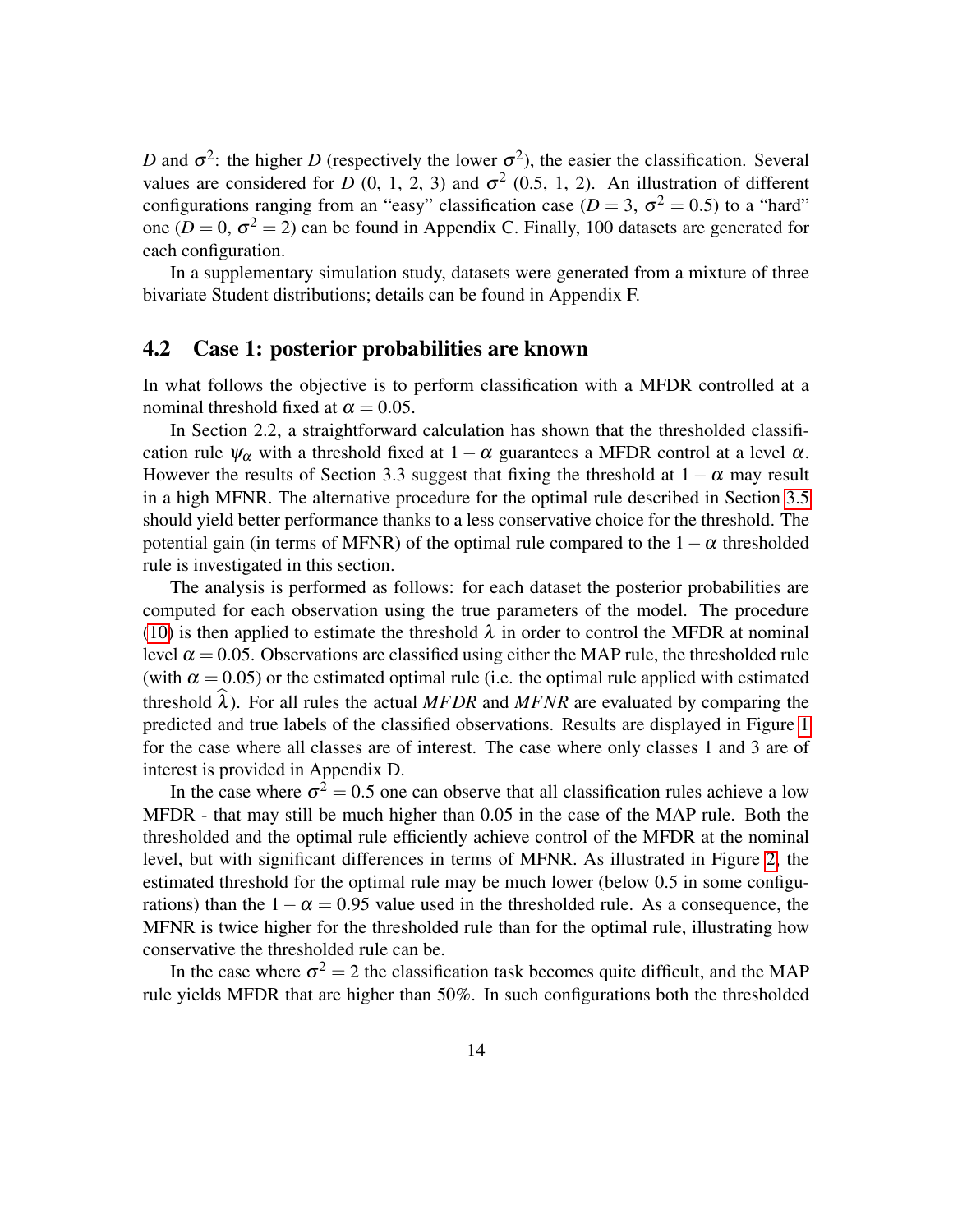

<span id="page-14-0"></span>Figure 1: Performances of the MAP, optimal and  $1 - \alpha$  thresholded classification rules in terms of realized MFDR and MFNR. Columns correspond to different values of the variance  $\sigma^2$ . The black line on the top graphs corresponds to the nominal level of 5%. This figure appears in color in the electronic version of this article, and color refers to that version.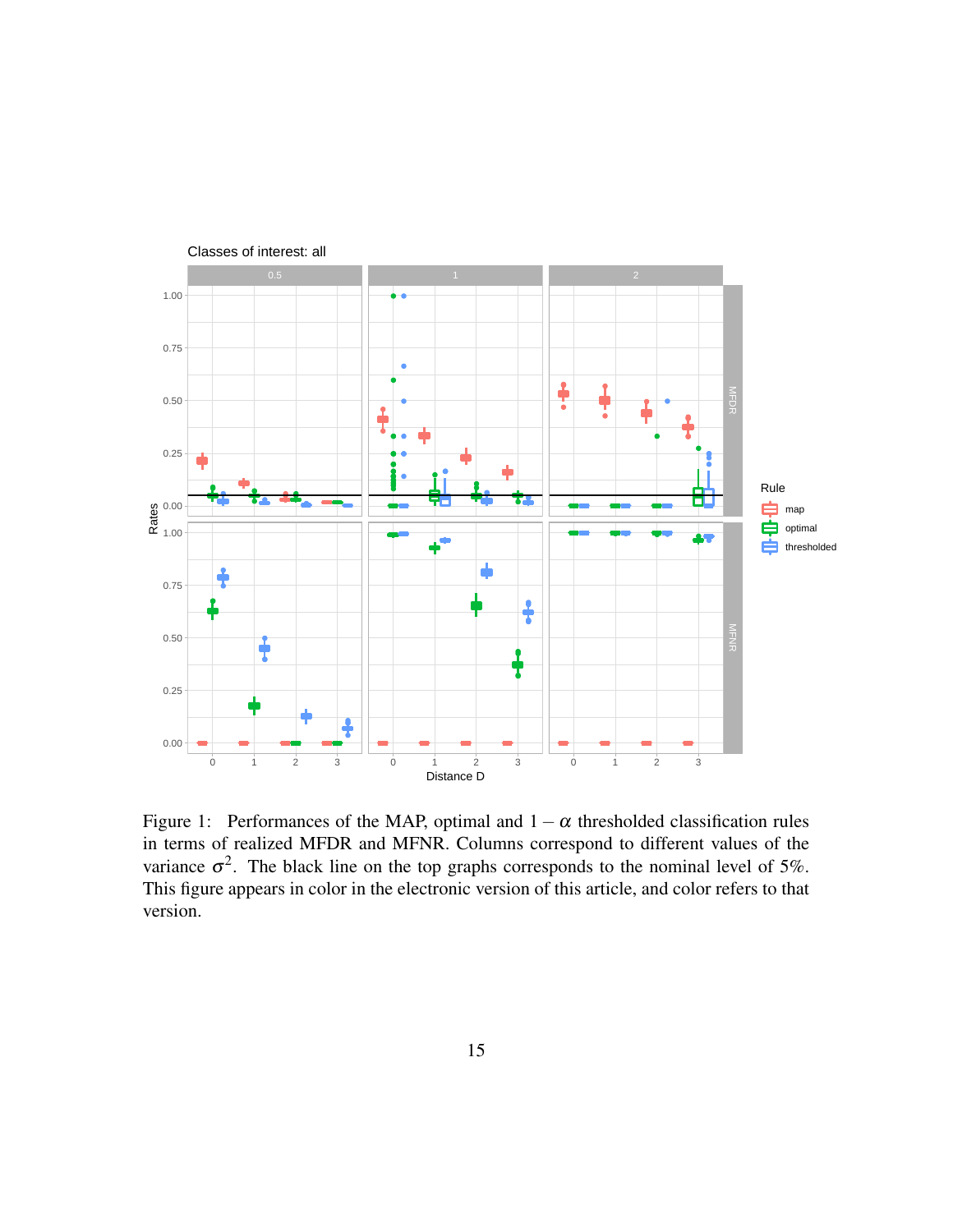

<span id="page-15-0"></span>Figure 2: Boxplots of the estimated threshold for the optimal rule. Colors correspond to levels of the variance  $\sigma^2$ . The horizontal line indicates the threshold 0.95 used in the thresholded rule. This figure appears in color in the electronic version of this article.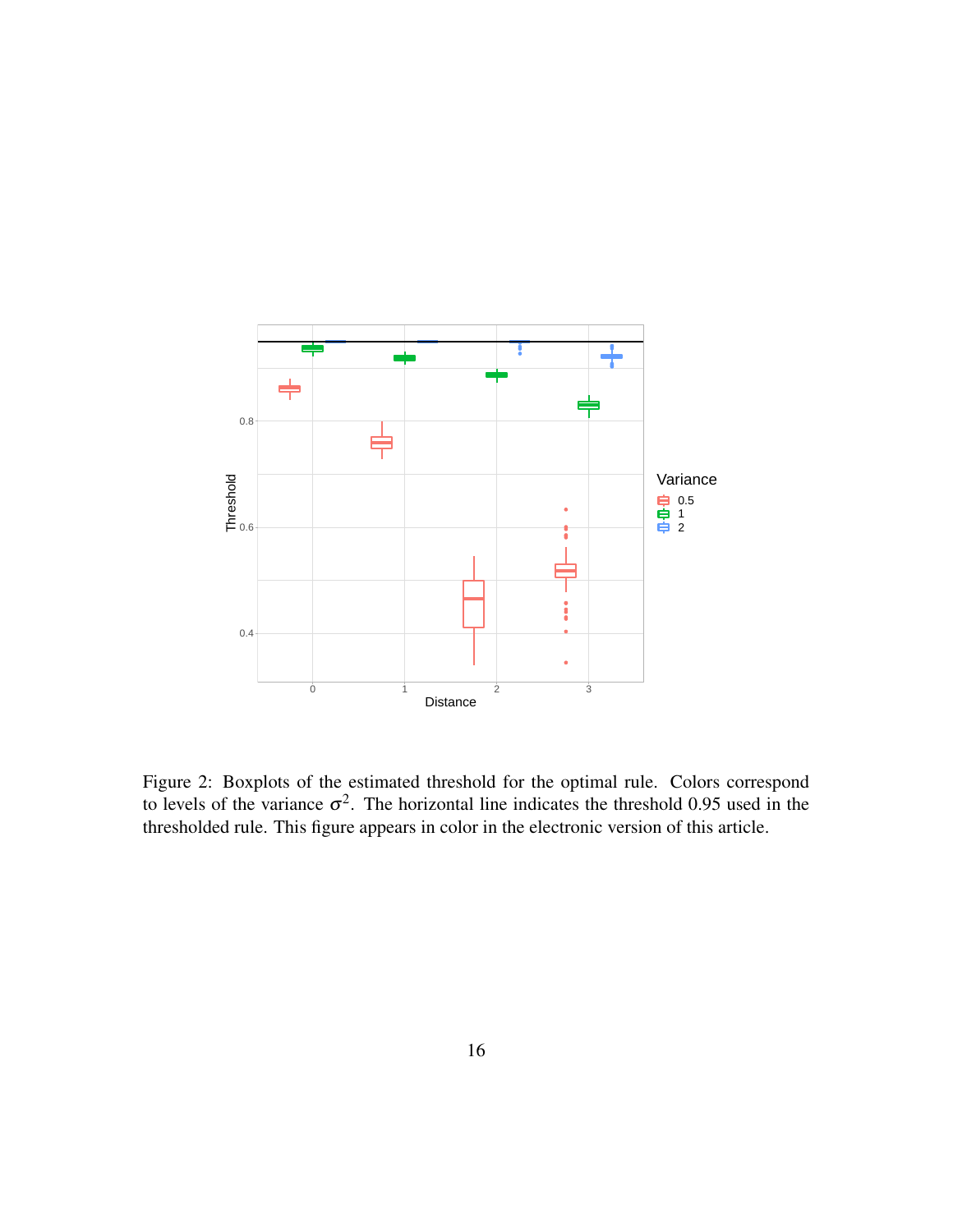and the optimal rules do not classify any observation in most cases, since the highest posterior probability observed (in a class of interest) is lower than 0.95.

In conclusion, whatever the configuration, the optimal rule  $\psi_{\hat{R}^*}$  with estimated threshold  $\lambda$  controls the misclassification rate as requested, whereas the thresholded classification rule is more conservative. When the classification task is easy or intermediate the MFNR of the optimal rule can be much smaller than the MFNR of the thresholded classification rule. Results are unchanged if the prior proportions of the mixture vary (not shown), and/or if only a subset of the three classes are of interest (see Appendix D).

### 4.3 Case 2: posterior probabilities are inferred

So far we assumed that the true parameters of the mixture are known, but in practice these parameters are usually estimated from the data at hand. To evaluate the impact of parameter estimation on misclassification rate, we performed the same analysis as in the previous section, except that parameters are now supposed to be unknown and are estimated using the mclust R package [\(Scrucca, Fop, Murphy, and Raftery, 2016\)](#page-24-5), fixing the number of classes to its true value (i.e. 3). Results are displayed in Figure [3.](#page-17-0)

When the classification problem is tractable (low or moderate values of  $\sigma^2$  and/or high values of *D*) both the thresholded and the optimal rules efficiently control the MFDR. As in the previous scenario, a significant gain in terms of MFDR is observed when using the optimal rule rather the thresholded rule. When the classification problem becomes too difficult (i.e. classes strongly overlap) the estimated posterior probabilities get inaccurate, and any classification rule based on these quantities becomes irrelevant. Although neither the thresholded nor the optimal rule control the MFDR at the nominal level, it is still worth to use one of these classification rules rather than the MAP rule. Considering the case where only a subset of classes is of interest leads to similar conclusions (see Figure [7](#page-29-0) in Appendix D).

The performance of the optimal rule depends on the accuracy of the posterior probability estimates. In order to explore the robustness of our method under model misspecification that could possibly lead to biased posterior probabilities estimates, we generated datasets according to a mixture of three Student bidimensional distributions with the same centers and covariance matrices as in the main Gaussian simulation scheme of "intermediate" difficulty ( $\sigma = 1$ ). We then estimated the posterior probabilities using the EM algorithm for Gaussian mixtures implemented in mclust. Results are shown in Appendix F. As expected, for higher degrees of freedom, the error rates closely match the ones in the central column ( $\sigma = 1$ ) of Figure [3.](#page-17-0) For lower degrees of freedom, performance breaks down in the "difficult" configurations given by low values of *D*. For more tractable configurations, MFDR control is generally achieved and we do not observe notably differences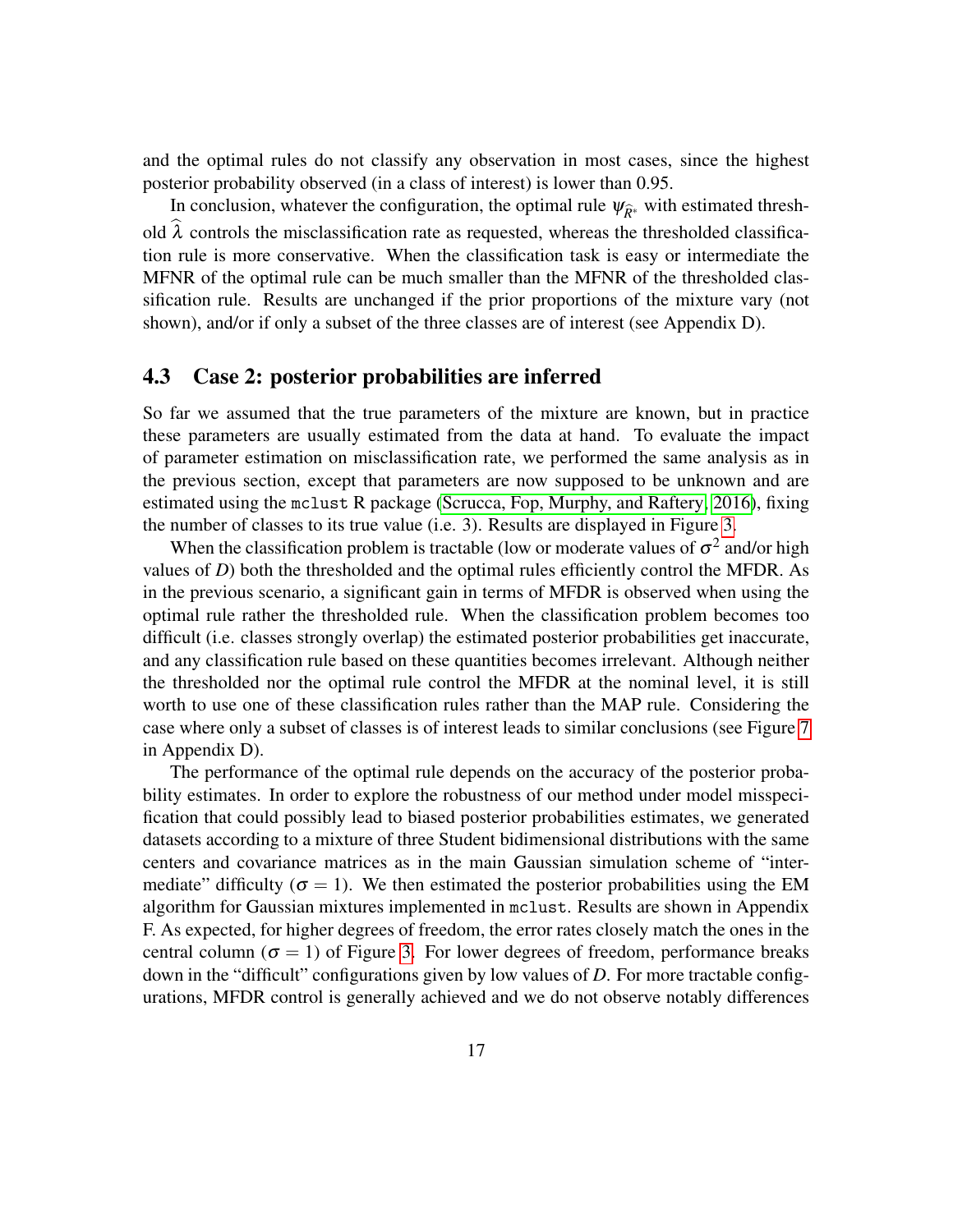

<span id="page-17-0"></span>Figure 3: Same figure as Figure [1,](#page-14-0) except that posterior probabilities are now estimated. This figure appears in color in the electronic version of this article.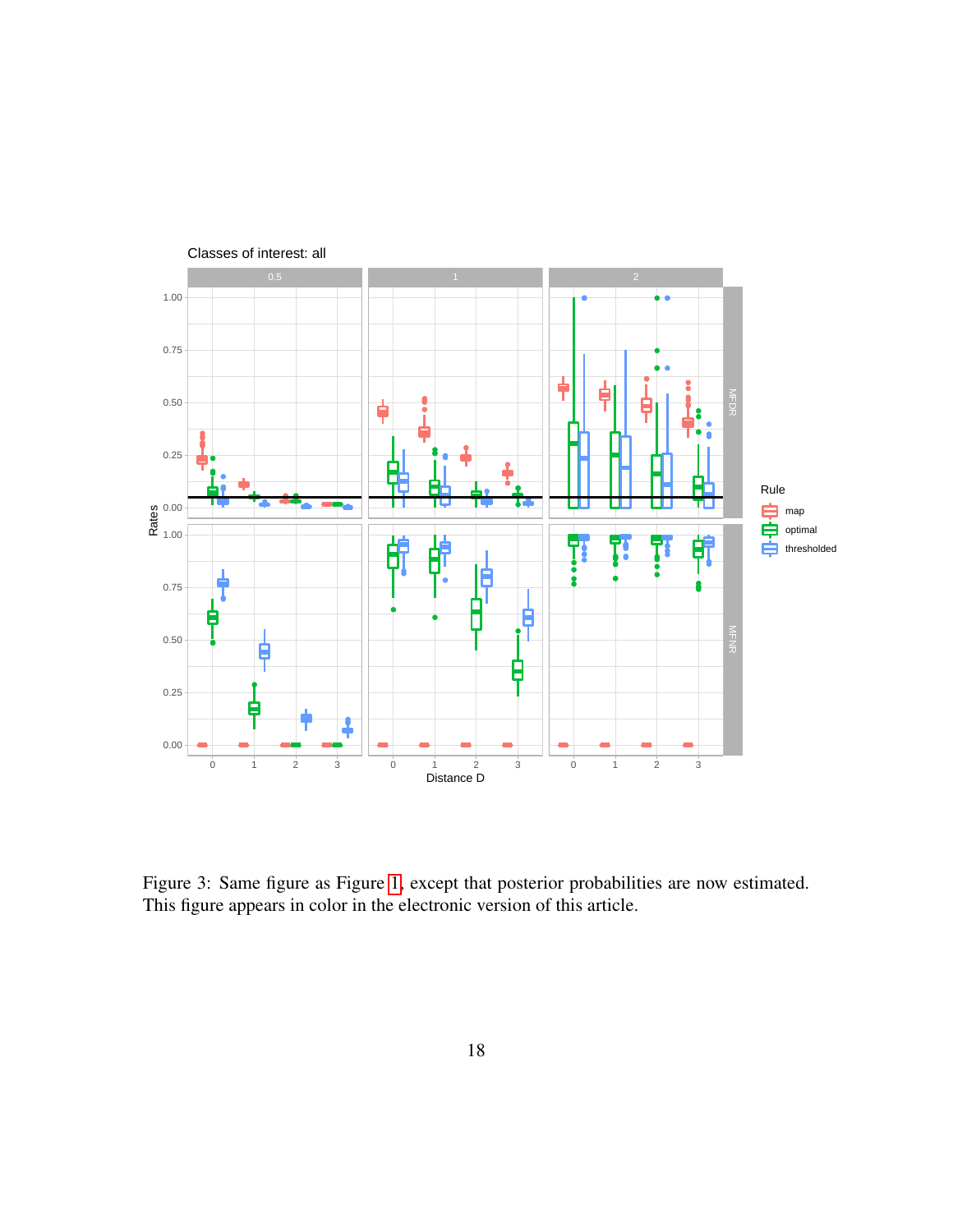in terms of MFNR with respect to the Gaussian simulations.

#### 4.4 Application to transcriptomic data

We consider the unsupervised classification problem described in Bérard et al.  $(2011)$ . A methylation experiment was performed to compare the methylation profiles of two organs (leaf and seed) of Arabidopsis thaliana. The methylation profiles were measured on a same plant using a tiling array technology. The genomic sequence of Arabidopsis thaliana is represented on the array by approximately  $5 \times 10^5$  probes, covering both genic and intergenic regions. For each probe, the methylation signal is measured in the two organs. From a statistical point of view the sampled population is the population of probes, each of them being described by a bivariate signal (hybridization in leaf and seed), and the goal of the analysis is to identify differentially methylated probes, i.e. probes whose methylation signals in leaf and seed differ. In the following only probes corresponding to chromosome 4 (107,199 probes) are considered. A more thorough description of the data can be found in Bérard et al.  $(2011)$ .

In Bérard et al.  $(2011)$  a constrained Gaussian bivariate mixture model was fitted to the data. Comparing two samples requires distinguishing four different classes of probes that can be biologically interpreted as follows : a class of probes with low methylation signals (1), a class of probes exhibiting a similar intensity level in both organs (2), a class of probes with lower methylation intensities in leaf compared to seed (3), and a symmetric class of probes with higher intensities in leaf compared to seed (4) (see Appendix E for a graphical representation of the model, and the original article for technical details). Note that in the initial article the number of classes of the mixture was directly deduced from the biological comparison to be performed. Based on this four component mixture model, posterior probabilities to belong to each class were computed for each probe. In the original article the MAP rule was applied to infer class memberships, and probes classified into one of the two classes of interest (under and over-methylated classes) were identified and further investigated. Starting from the same posterior probabilities as in the original publication, we performed probe classification into the classes of interest using the optimal classification rule defined in section [3.](#page-7-0) Here  $P = 4$  and  $K = 2$ , and the MFDR is controlled at nominal level  $\alpha = 0.1$ . Among the 15,801 probes initially classified as under or overmethylated, 13,065 are classified by the resulting MFDR classification rule, yielding an MFNR estimated at 0.0624.

The different classification rules are illustrated in Figure [4.](#page-19-0) The left panel represents the MAP rule used in the initial analysis (black  $=$  non-methylated, red  $=$  identically methylated, blue = under-methylated in leaf, green = over-methylated in leaf). The center panel corresponds to the optimal rule. Here the same colouring of the points is applied, with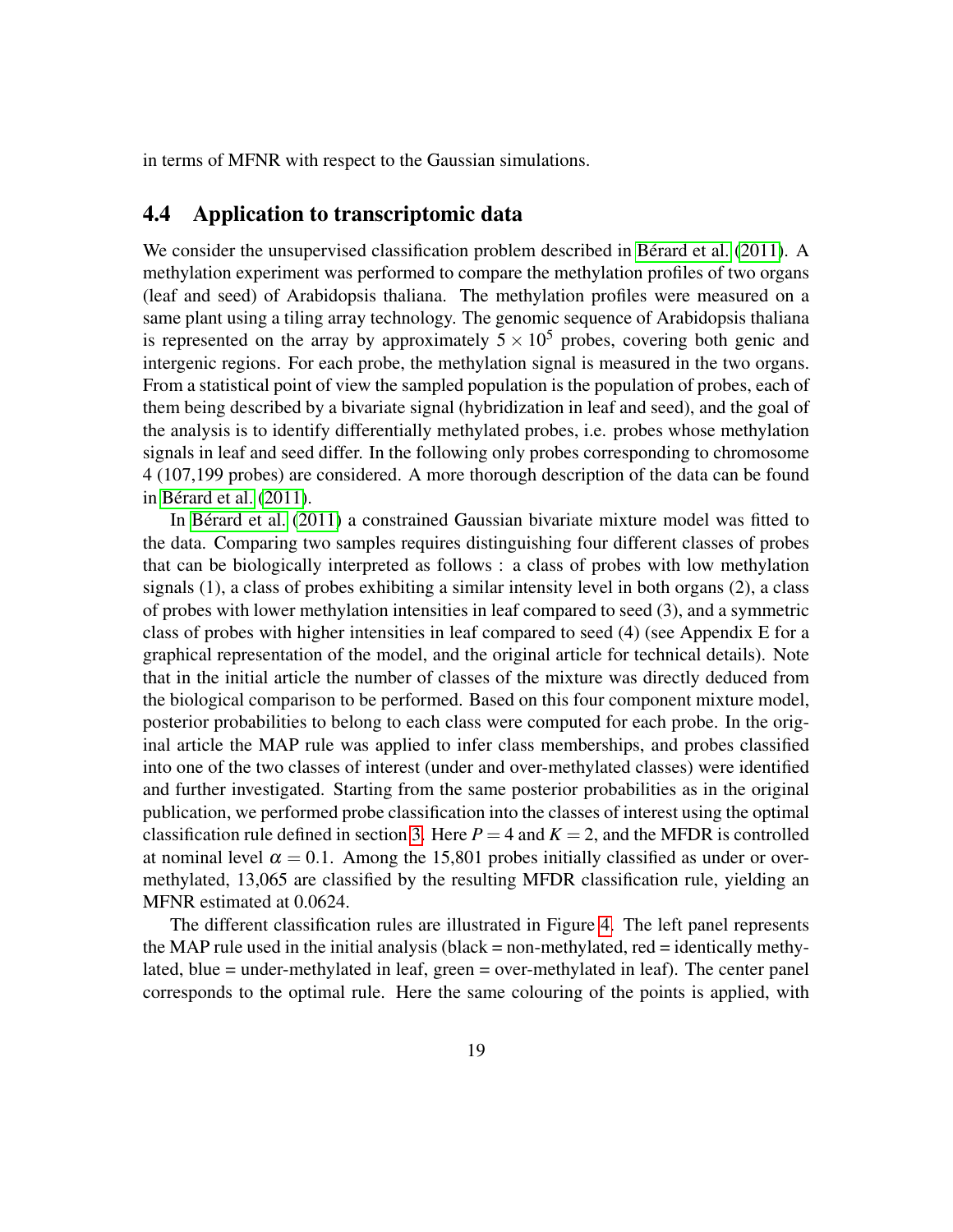

<span id="page-19-0"></span>Figure 4: Left: Probes of chromosome 4 coloured according to the MAP classification rule. Center: Probes of chromosome 4 coloured according to the optimal classification rule. **Right:** Histogram of the maximum posterior probabilities for purple probes classified by the MAP rule but not by the optimal rule. This figure appears in color in the electronic version of this article.

grey points corresponding to probes unclassified by the optimal rule and purple points corresponding to probes initially classified as over or under-methylated by the MAP rule but unclassified by the optimal rule.

As expected, all purple points are positioned on the boundaries between the two classes of interest and the two other classes. Although the posterior probability to be either overmethylated or under-methylated is higher than any other one for these probes, the actual value of the maximal posterior probability may be quite low, ranging between 0.25 and 0.6 (see Figure [4,](#page-19-0) right). In contrast, all probes classified by the optimal rule have posterior probabilities higher than 0.57. One can also notice that the optimal classification rule discards some obvious spurious classifications, such as the ones observed for very low values of the methylation signal, that were probably due to the constrained shapes of the covariance matrices of the adjusted model. Such points are discarded due to their low posterior probabilities.

In order to gain some additional insight regarding the boundary probes, we investigated to which extent the classification of a given probe is consistent with the ones of the adjacent (left and right) probes<sup>[1](#page-19-1)</sup>. For a given probe, the classification consistency score counts the number of adjacent probes sharing the same classification status. This score takes value

<span id="page-19-1"></span><sup>1</sup>Although not accounted for in the initial publication, the information about the genomic position of the probes is available.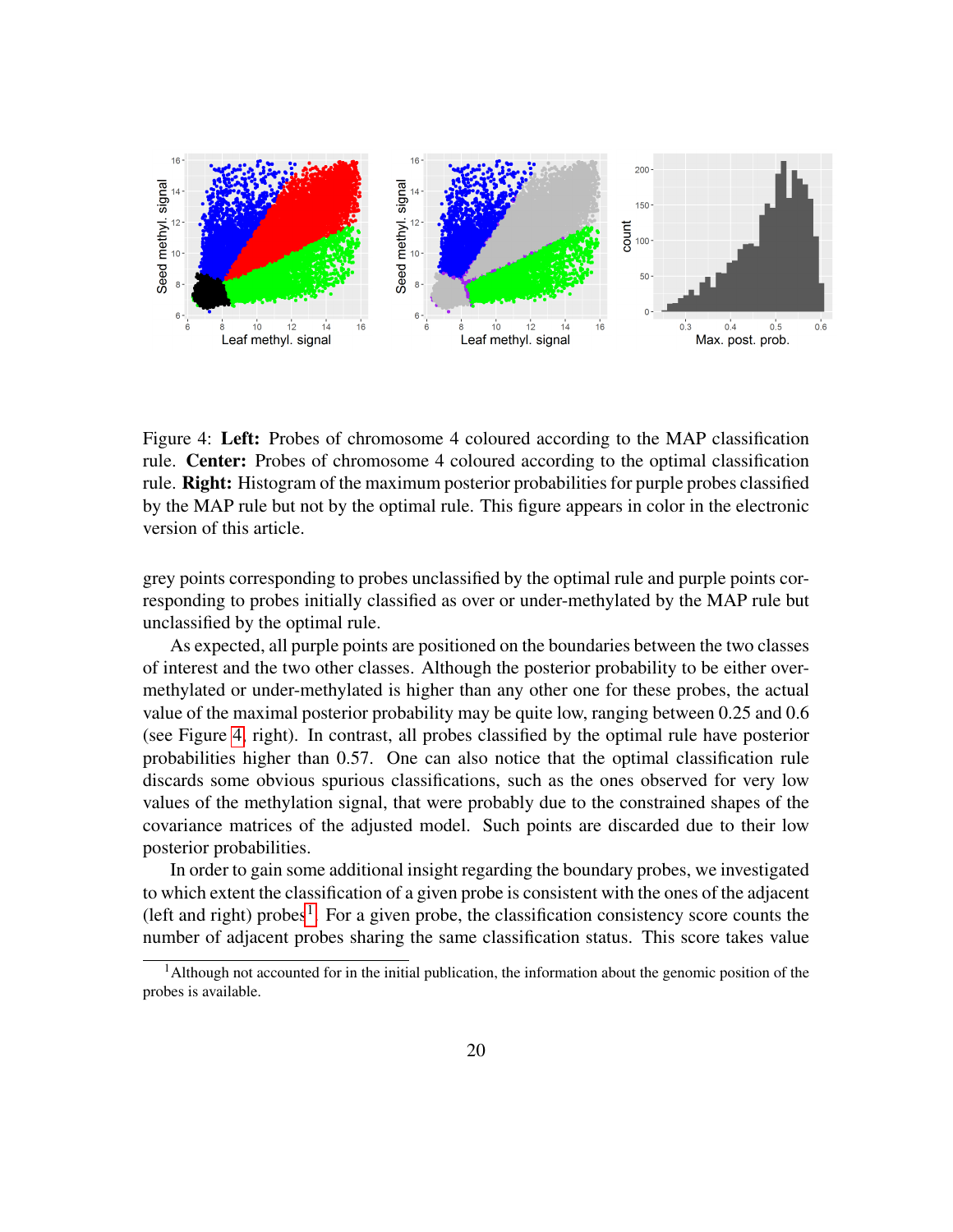|                |             |              | 2            |
|----------------|-------------|--------------|--------------|
| Ident. methyl. | 3236 (0.28) | 4374 (0.38)  | 4019 (0.35)  |
| Non-methyl.    | 3159 (0.04) | 18750 (0.24) | 57858 (0.73) |
| Over methyl.   | 3469 (0.61) | 1304 (0.23)  | 894 (0.16)   |
| Under methyl.  | 5850 (0.58) | 2544 (0.25)  | 1740 (0.17)  |
| (a)            |             |              |              |
|                | 0           |              | 2            |
| Not classified | 8514 (0.09) | 23650 (0.25) | 61968 (0.66) |
| Over methyl.   | 2650 (0.57) | 1150(0.25)   | 869 (0.19)   |
| Under methyl.  | 4550 (0.54) | 2172 (0.26)  | 1674(0.2)    |
| n              |             |              |              |

<span id="page-20-1"></span>Table 1: (a) Distribution of the probe counts in terms of MAP classification (rows) and classification consistency with neighbours (columns). The four classes correspond to "non-methylated" (1), "identically methylated" (2), "under-methylated in leaf" (3) and "over-methylated in leaf" (4). The classification consistency score counts the number of adjacent probes sharing the same classification status as the current probe. Numbers in brackets correspond to per row fractions. (b) Same distribution for the optimal classification.

0, 1 or 2, with 2 indicating a high classification consistency between the probe and its two neighbours.

Table [1](#page-20-1) displays the distribution of probes in terms of class assignment and classification consistency, for the MAP rule (left) and the optimal rule (right). Focusing on class "over-methylated" one notices that the proportion of probes with score 1 or 2 is higher when using the optimal classification rule rather than the MAP classification rule. This illustrates the fact that most of the probes discarded by the optimal rule (corresponding to the purple points of Figure [4,](#page-19-0) center) are isolated probes exhibiting weak evidence for methylation. One can conclude that applying the optimal rule yields a more robust set of candidate probes by shaving inconsistent candidates.

## <span id="page-20-0"></span>5 Discussion

The methodology presented here builds on two central ideas: i) in many unsupervised settings only a subset of the classes is of interest for the practitioner, and ii) one would like to provide some guarantees (in terms of error rates) regarding the classification of observations into these specific classes of interest. To this end, classes of interest must be identified beforehand. In some contexts this identification is straightforward. In the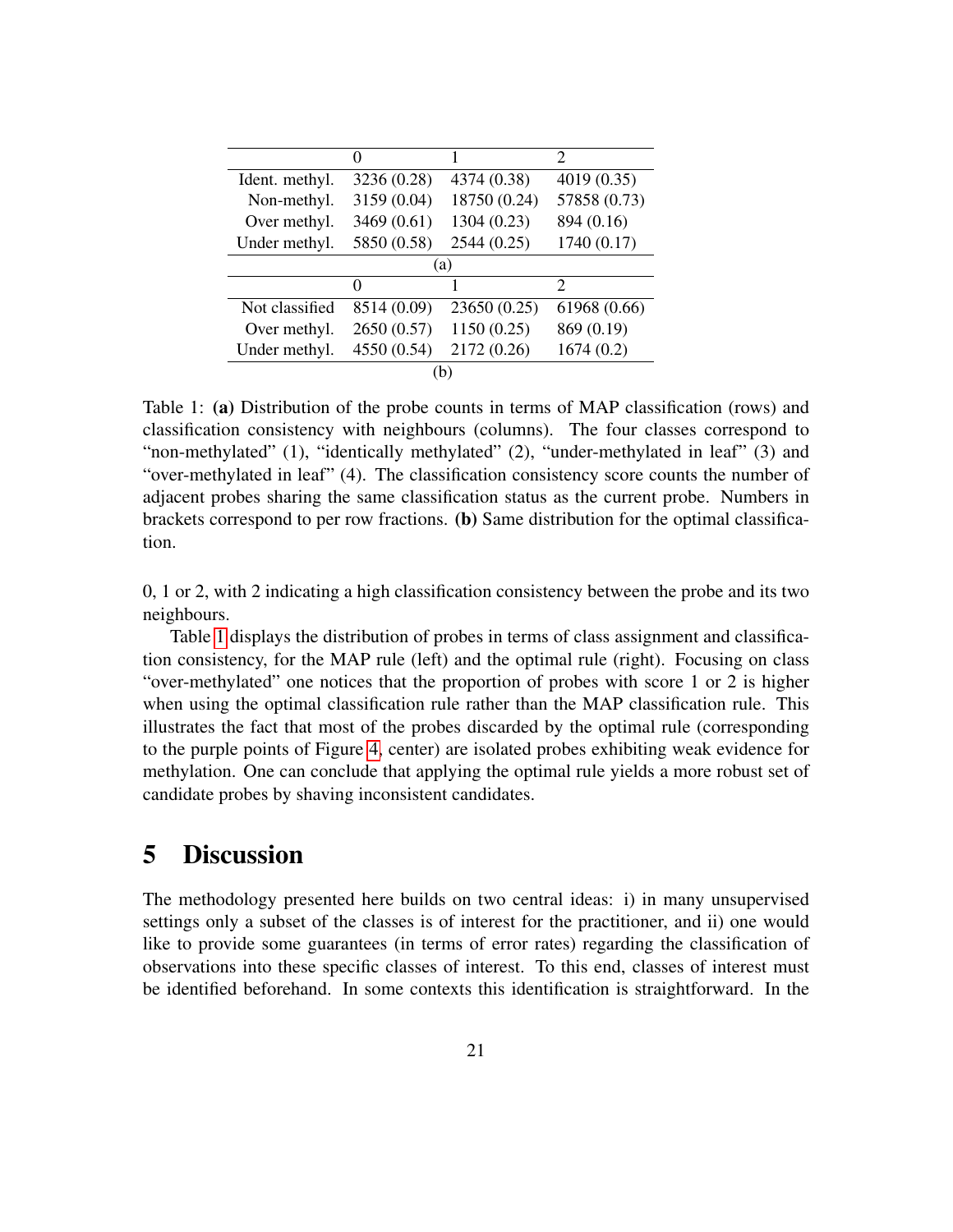methylation application of Section [4](#page-12-0) both the *a priori* number of classes *P* and the number of classes of interest *K* are known, a situation that may arise whenever the application context corresponds to a differential analysis setting where two or more conditions are compared. Such examples correspond to the ideal application cases of MFDR control procedures. However, the procedure may also be directly applied to other contexts where *P* and/or *K* is unknown. Two examples of such applications are

- cases where  $P$  is unknown but there exists a clear  $H_0$  class with known distribution, and the goal is to identify observations that do not belong to the  $H_0$  class; here both  $P$ and *K* are initially unknown, and *K* can be set to  $P-1$  once the fitting and selection of the model is performed. Note that in this context and for a fixed nominal level of MFDR, the MFNR could reach different values for different choices of *P* (hence *K*). In particular, one could expect the MFNR to increase with higher values of *P*. Fixing a maximum level for the MFNR could then guide the model selection, by e.g. choosing  $\hat{P}$  as the largest P satisfying the constraint - a larger P leading to a finer granularity of the classification.
- cases where both *P* and *K* are unknown but prior information about some observations belonging to a class of interest is available. For instance, in a genomics context one may identify classes of genes based on their expression profiles, then i) identify classes where some genes have a known biological function, and ii) apply the MFDR control procedure to classes corresponding to these functions.

In such application cases where either *P* or *K* are unknown, the MFDR procedure may be impacted by the model selection, something that was not investigated here. To what extend this impact will affect the procedure is difficult to quantify and will directly depend on the quality of the a priori knowledge one has at hand. For instance in the genomics application mentioned above, applying the MFDR procedure to a well-characterized class of genes may be highly efficient even if the number of classes *P* is poorly estimated or if some (other) classes are poorly fitted by the inferred model.

While the present paper focused on finding optimal classification rules in an unsupervised framework, a same motivation may exist in the context of (semi-) supervised classification. From a practical point of view, since the optimal classification rules derived in this article only depend on posterior probabilities, they can be applied to any statistical method that yields such probabilities, e.g. logistic regression or discriminant analysis, and could also be extended to methods for which pseudo posterior probabilities can be obtained (see [Tao, Wu, Wang, and Wang, 2005,](#page-24-6) [Grandvalet, Mariethoz, and Bengio, 2006](#page-23-11) ´ and references therein).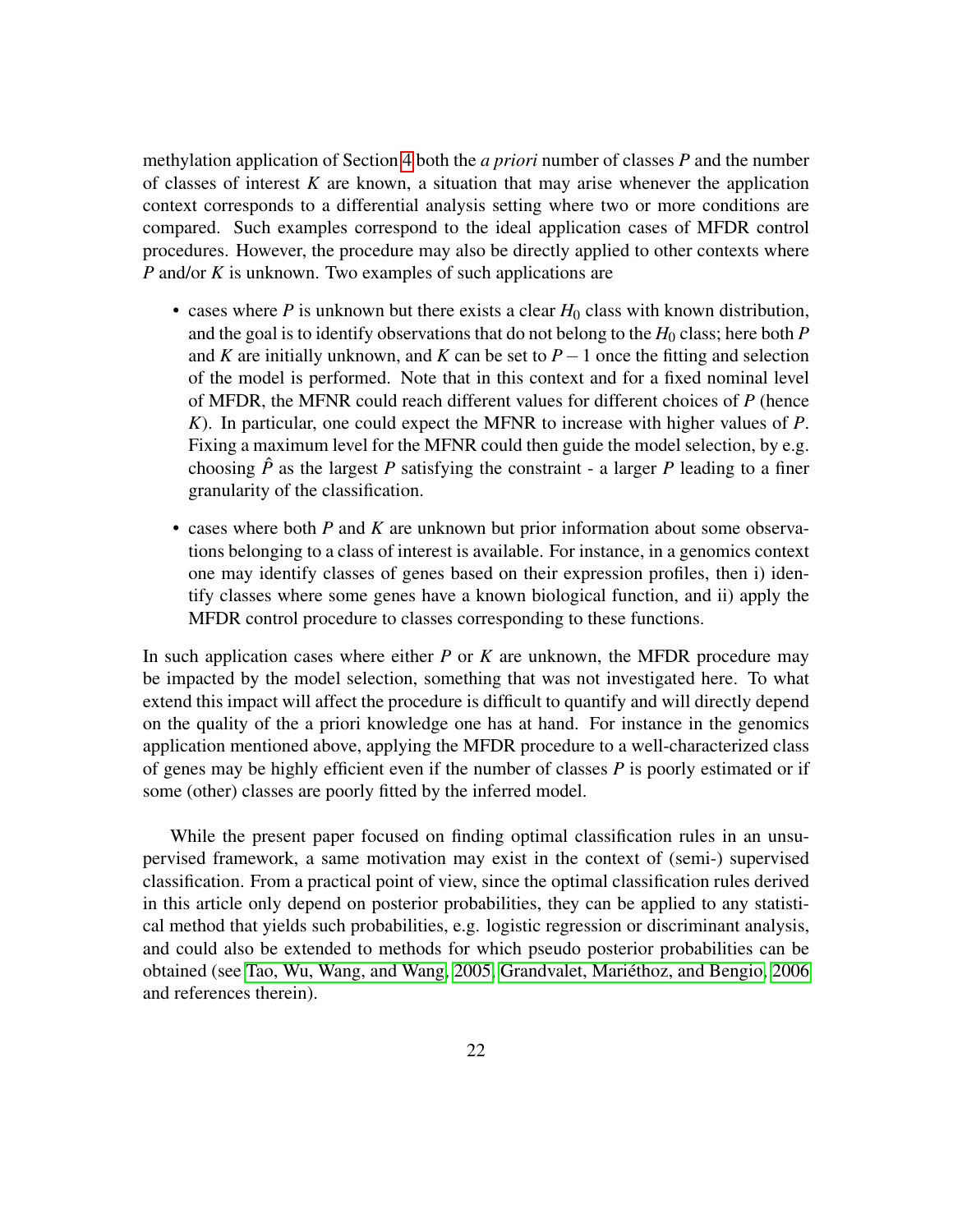Future work also includes the definition and derivation of optimal restricted classification rules in contexts where the labels are not assumed to be independent, such as hidden Markov models and/or latent variables models for network data (stochastic block model and latent block model, see [Matias and Robin, 2014\)](#page-23-12) where existing results are restricted to the binary classification case [\(Sun and Cai, 2009\)](#page-24-7). Additionally the consistency of the MFDR estimates presented here could be investigated using techniques similar to the ones developed in [Denis and Hebiri](#page-22-5) [\(2020\)](#page-22-5), such that their theoretical results could be extended to the case where  $P > 2$  and only some classes are of interest.

## Acknowledgments

G. Blanchard acknowledges support from Agence Nationale de la Recherche (ANR) via the project ANR-19-CHIA-0021-01 (BiSCottE), and the project ANR-16-CE40-0019 (SansSouci); and from the Franco-German University through the binational Doktorandenkolleg CDFA 01-18. GQE and IPS2 benefit from the support of the LabEx Saclay Plant Sciences-SPS (ANR-17-EUR-0007).

## References

- <span id="page-22-2"></span>Bartlett, P. and M. Wegkamp (2008): "Classification with a reject option using a hinge loss." *Journal of Machine Learning Research*, 9.
- <span id="page-22-0"></span>Bérard, C., M.-L. Martin-Magniette, V. Brunaud, S. Aubourg, and S. Robin (2011): "Unsupervised classification for tiling arrays: Chip-chip and transcriptome," *Statistical applications in genetics and molecular biology*, 10.
- <span id="page-22-1"></span>Chow, C. (1970): "On optimum recognition error and reject tradeoff," *IEEE Transactions on Information Theory*, 16, 41–46.
- <span id="page-22-5"></span>Denis, C. and M. Hebiri (2020): "Consistency of plug-in confidence sets for classification in semi-supervised learning," *Journal of Nonparametric Statistics*, 32, 42–72.
- <span id="page-22-3"></span>Efron, B. and R. Tibshirani (2002): "Empirical bayes methods and false discovery rates for microarrays," *Genetic Epidemiology*, 23, 70–86.
- <span id="page-22-4"></span>El-Yaniv, R. and Y. Wiener (2010): "On the foundations of noise-free selective classification." *Journal of Machine Learning Research*, 11.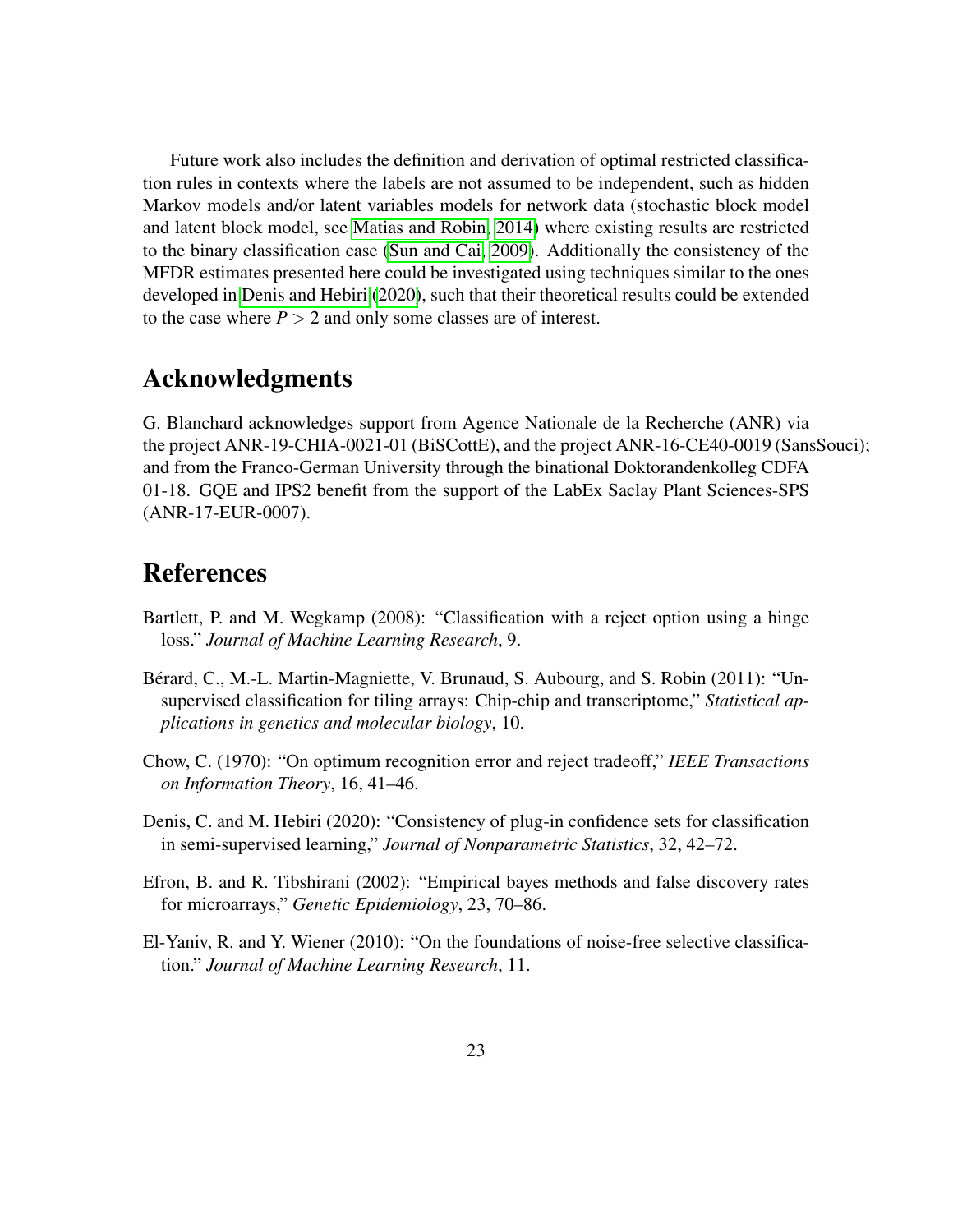- <span id="page-23-1"></span>Friedman, J., T. Hastie, and R. Tibshirani (2009): *The elements of statistical learning: data mining, inference, and prediction*, Springer series in statistics New York.
- <span id="page-23-11"></span>Grandvalet, Y., J. Mariethoz, and S. Bengio (2006): "A probabilistic interpretation of svms ´ with an application to unbalanced classification," in *Advances in Neural Information Processing Systems*, 467–474.
- <span id="page-23-4"></span>Grandvalet, Y., A. Rakotomamonjy, J. Keshet, and S. Canu (2009): "Support vector machines with a reject option," in *Advances in Neural Information Processing Systems 21 (NIPS 2008)*, MIT press, 537–544.
- <span id="page-23-2"></span>Herbei, R. and M. H. Wegkamp (2006): "Classification with reject option," *Canadian Journal of Statistics*, 34, 709–721.
- <span id="page-23-6"></span>Karmakar, B., S. Das, S. Bhattacharya, R. Sarkar, and I. Mukhopadhyay (2019): "Tight clustering for large datasets with an application to gene expression data," *Scientific Reports*, 9, 3053.
- <span id="page-23-9"></span>Lei, J. (2014): "Classification with confidence," *Biometrika*, 101, 755–769.
- <span id="page-23-12"></span>Matias, C. and S. Robin (2014): "Modeling heterogeneity in random graphs through latent space models: a selective review," *ESAIM: Proceedings and Surveys*, 47, 55–74.
- <span id="page-23-0"></span>McLachlan, G. J. and D. Peel (2000): *Finite mixture models*, New York: Wiley.
- <span id="page-23-10"></span>Neyman, J. and E. S. Pearson (1933): "On the problem of the most efficient tests of statistical hypotheses," *Philosophical Transactions of the Royal Society of London. Series A, Containing Papers of a Mathematical or Physical Character*, 231, 289–337.
- <span id="page-23-3"></span>Pillai, I., G. Fumera, and F. Roli (2013): "Multi-label classification with a reject option," *Pattern Recognition*, 46, 2256–2266.
- <span id="page-23-5"></span>Schreuder, N. and E. Chzhen (2021): "Classification with abstention but without disparities," .
- <span id="page-23-8"></span>Scott, C., G. Bellala, R. Willett, et al. (2009): "The false discovery rate for statistical pattern recognition," *Electronic Journal of Statistics*, 3, 651–677.
- <span id="page-23-7"></span>Scott, C. and R. Nowak (2005): "A Neyman-Pearson approach to statistical learning," *IEEE Transactions on Information Theory*, 51, 3806–3819.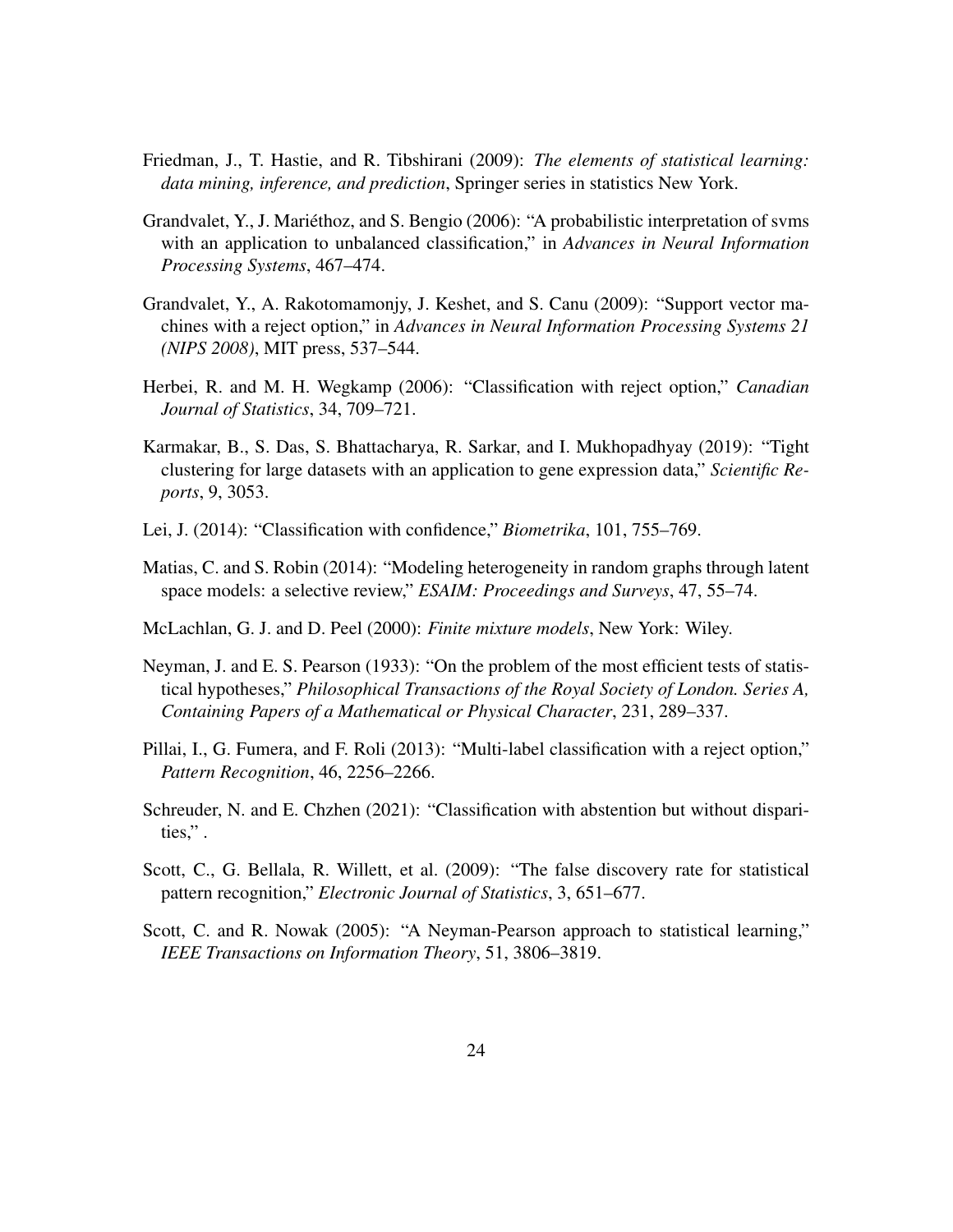- <span id="page-24-5"></span>Scrucca, L., M. Fop, T. Murphy, and A. Raftery (2016): "mclust 5: clustering, classification and density estimation using Gaussian finite mixture models," *The R Journal*, 8, 289–317.
- <span id="page-24-7"></span>Sun, W. and T. T. Cai (2009): "Large-scale multiple testing under dependence," *Journal of the Royal Statistical Society: Series B (Statistical Methodology)*, 71, 393–424.
- <span id="page-24-6"></span>Tao, Q., G.-W. Wu, F.-Y. Wang, and J. Wang (2005): "Posterior probability support vector machines for unbalanced data," *IEEE Transactions on Neural Networks*, 16, 1561–1573.
- <span id="page-24-3"></span>Tong, X., Y. Feng, and A. Zhao (2016): "A survey on neyman-pearson classification and suggestions for future research," *Wiley Interdisciplinary Reviews: Computational Statistics*, 8, 64–81.
- <span id="page-24-2"></span>Tseng, G. C. and W. H. Wong (2005): "Tight clustering: A resampling-based approach for identifying stable and tight patterns in data," *Biometrics*, 61, 10–16.
- <span id="page-24-0"></span>Wegkamp, M. and M. Yuan (2011): "Support vector machines with a reject option," *Bernoulli*, 17, 1368–1385.
- <span id="page-24-4"></span>Wiener, Y. and R. El-Yaniv (2015): "Agnostic pointwise-competitive selective classification," *Journal of Artificial Intelligence Research*, 52, 171–201.
- <span id="page-24-1"></span>Zhang, C. and K. Chaudhuri (2014): "Beyond disagreement-based agnostic active learning," in *Advances in Neural Information Processing Systems 27 (NIPS 2014)*, 442–450.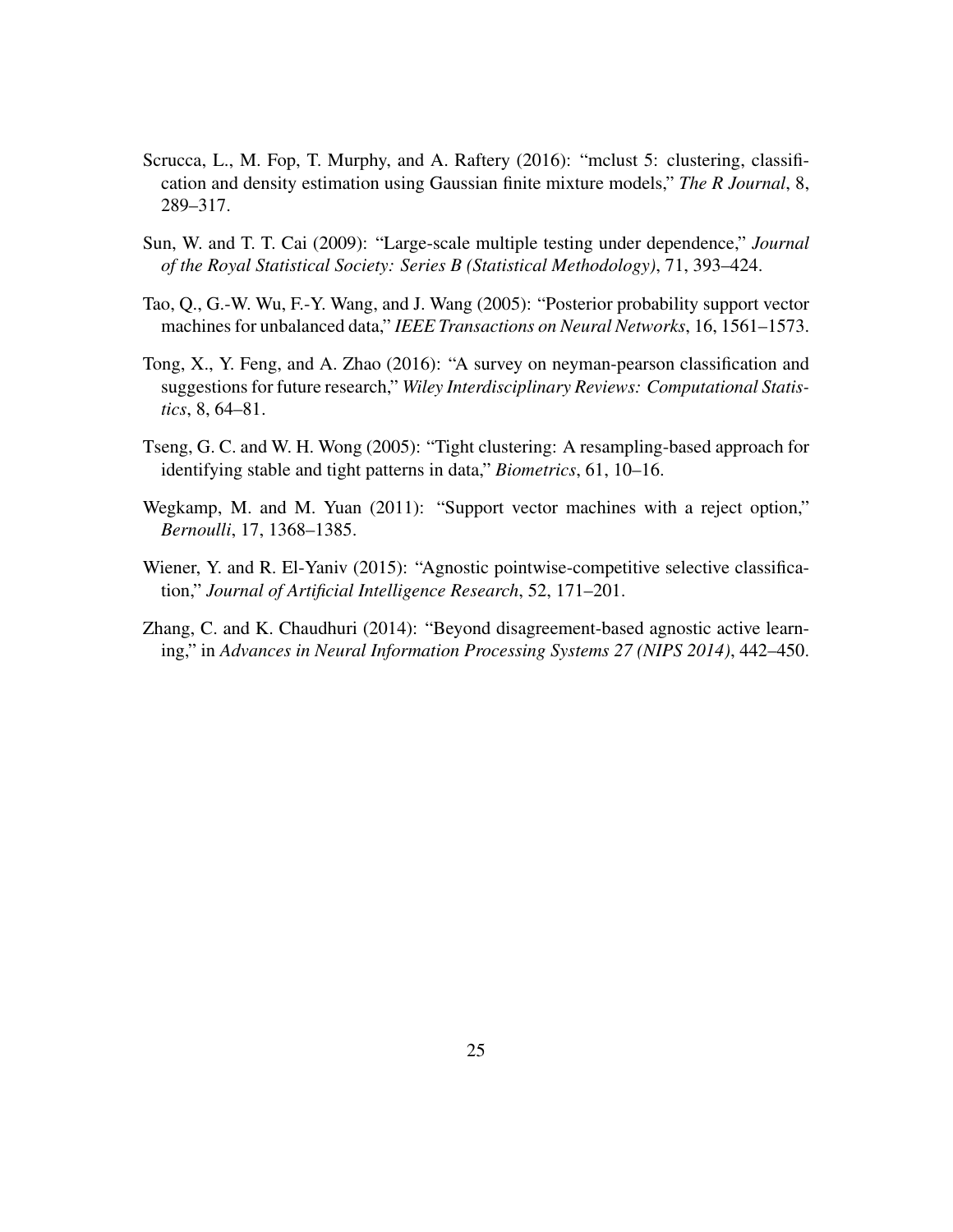## Appendix A: Proof of Proposition [1](#page-8-3)

We denote  $\psi$  the MAP rule amongst class 1 to *K*, and  $\psi_R$  this rule restricted to a region *R*. If  $MNPR(\psi_{\mathscr{X}}) \leq$  $\alpha$ , since  $MFNR(\psi_R) \geq MFNR(\psi_{\mathcal{X}})$  for any region *R*, obviously  $R^* = \mathcal{X}$  is a solution.

Otherwise, let  $R^*$  be a region satisfying the conditions of the theorem, and let  $R$  be any region such that the MAP classification rule restricted to *R* satisfies  $MNPR(\psi_R) \leq \alpha = MNPR(\psi_{R^*})$ . Let us prove that  $MFNR(\psi_R) \geq MFNR(\psi_{R^*})$ . Observing that  $R = R \cap (R^* \cup \overline{R^*})$  and  $R^* = R^* \cap (R \cup \overline{R})$ , one has :

$$
\mathbb{P}(\psi(X) \neq Z, X \in R) \leq \mathbb{P}(\psi(X) \neq Z, X \in R^*)
$$
  
\n
$$
\Leftrightarrow \mathbb{P}(\psi(X) \neq Z, X \in R \cap \overline{R^*}) \leq \mathbb{P}(\psi(X) \neq Z, X \in R^* \cap \overline{R})
$$
  
\n
$$
\Leftrightarrow \int_{R \cap \overline{R^*}} (1 - \tau_K^*(x)) f(x) dx \leq \int_{R^* \cap \overline{R}} (1 - \tau_K^*(x)) f(x) dx,
$$

where the last equation follows from the application of the MAP rule on  $R$  and  $R^*$  respectively. Similarly,

$$
P(Z \in \{1, ..., K\}, X \in \bar{R}) - P(Z \in \{1, ..., K\}, X \in \bar{R}^*) \ge 0
$$
  
\n
$$
\Leftrightarrow P(Z \in \{1, ..., K\}, X \in \bar{R} \cap R^*) - P(Z \in \{1, ..., K\}, X \in \bar{R}^* \cap R) \ge 0.
$$

Therefore

$$
P(Z \in \{1, ..., K\}, X \in \bar{R} \cap R^*) = \int_{\bar{R} \cap R^*} \left(\sum_{k=1}^K \tau_k(x)\right) f(x) dx
$$
  
\n
$$
\geq \lambda \int_{\bar{R} \cap R^*} (1 - \tau_K^*(x)) f(x) dx
$$
  
\n
$$
\geq \lambda \int_{\bar{R}^* \cap R} (1 - \tau_K^*(x)) f(x) dx
$$
  
\n
$$
\geq \int_{\bar{R}^* \cap R} \left(\sum_{k=1}^K \tau_k(x)\right) f(x) dx
$$
  
\n
$$
= P(Z \in \{1, ..., K\}, X \in \bar{R}^* \cap R),
$$

where the first and third inequalities above follow from the property of  $R^*$  (and thus  $\bar{R}^*$ ) given in equation [\(7\)](#page-8-1).

Assuming that the marginal distribution of *X* is without atoms, we now establish that there exists a region  $R^*$  satisfying [\(7\)](#page-8-1) for some  $\lambda \geq 0$ , and satisfying the MNPR constraint with equality, provided  $MNPR(\psi_{\mathcal{X}}) > \alpha$ . Define the event  $A = {\psi(X) \neq Z}$ , and *Q* the measure on the space  $\mathcal{X}$  as  $Q(R) =$  $P({X \in R} \cap A) = MNPR(\psi_R)$ . Since the marginal distribution of *X* is without atoms, so is *Q*.

Denote  $\xi(x) = (\sum_{k=1}^K x_k)^T$  $\frac{K}{k-1} \tau_k(x)/(1 - \tau_K^*(x))$ , and define the level sets for any  $\lambda \geq 0$ :

$$
L(\lambda) = \{x \in \mathcal{X} : \xi(x) \ge \lambda\}; \qquad L^{>}(\lambda) = \{x \in \mathcal{X} : \xi(x) > \lambda\}.
$$

Observe that it holds  $L^>(\lambda) \subseteq L(\lambda)$  for any  $\lambda$ , and  $L(\lambda) = \bigcap_{\lambda' < \lambda} L^>(\lambda'), L^>(\lambda) = \bigcup_{\lambda' > \lambda} L^>(\lambda'),$  so that

<span id="page-25-0"></span>
$$
\limsup_{\lambda' \searrow \lambda} Q(L^{>}(\lambda')) = Q(L^{>}(\lambda)) \le Q(L(\lambda)) = \liminf_{\lambda' \nearrow \lambda} Q(L^{>}(\lambda')).
$$
\n(12)

Define

$$
\lambda^* = \sup\{\lambda \geq 0 : Q(L^>(\lambda)) \geq \alpha\} \cup \{0\},\
$$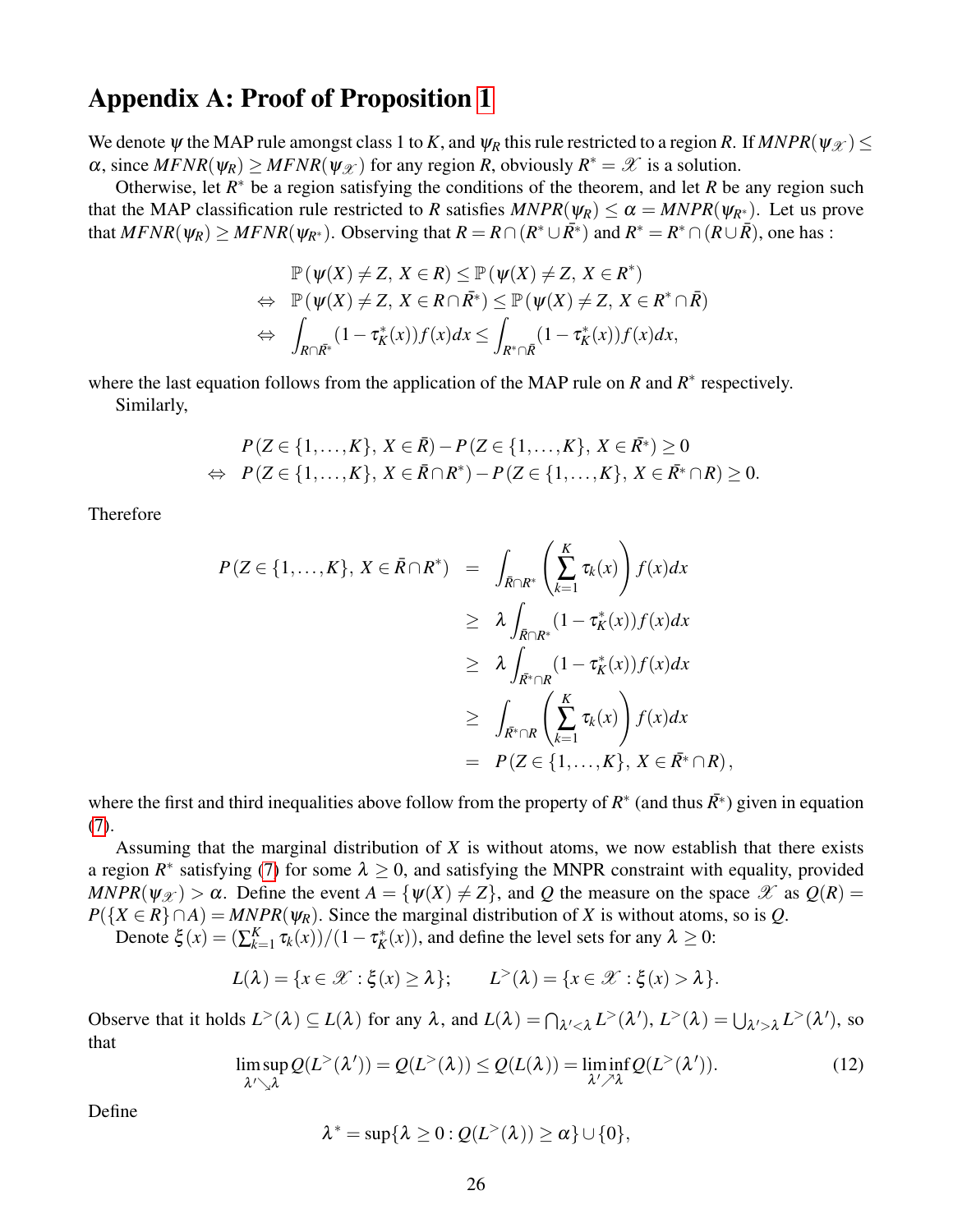By the definition of  $\lambda^*$ , it holds

$$
Q(L^>(\lambda^*))\leq \alpha\leq Q(L(\lambda^*));
$$

this is true by [\(12\)](#page-25-0) if  $\lambda^* > 0$ , and, if  $\lambda^* = 0$ , it holds as well since we assumed  $Q(L(0)) = Q(\mathcal{X}) =$  $MNPR(\psi_{\mathcal{X}}) > \alpha$ . (It can be also checked that it still holds if  $\lambda^* = \infty$ , which can happen in principle when  $\mathbb{P}(\xi(X) = \infty) > 0$ .) Therefore, since Q is without atoms, there exists a set  $R \subseteq \mathcal{X}$  such that  $L^>(\lambda^*) \subseteq R \subseteq L(\lambda^*)$ ) with  $Q(R) = MNPR(\psi_R) = \alpha$ , as required.

## Appendix B: Proof of Proposition [2](#page-9-2)

If  $MFDR(\psi_{\mathcal{X}}) \leq \alpha$ , since  $MFNR(\psi_R) \geq MFNR(\psi_{\mathcal{X}})$  for any region *R*, obviously  $R^* = \mathcal{X}$  is a solution. For any region  $R \subseteq \mathcal{X}$  with  $P(X \in R) > 0$ , it holds that  $MFDR(\psi_R) = \mathbb{E}[1 - \tau_K^*(X)|X \in R]$ . Therefore, if  $\tau_K^*(X) < 1 - \alpha$  almost surely, it holds  $MFDR(\psi_R) > \alpha$  for any region *R* with  $P(X \in R) > 0$ . Thus, in this case only a region *R* with null probability (in particular  $R^* = \emptyset$ ) satisfies the MFDR constraint since by convention  $MFDR(\Psi_{\emptyset}) = 0$ .

Otherwise, let *R* <sup>∗</sup> be a region satisfying [\(10\)](#page-9-1) and the MFDR constraint with equality. Consider *R* any region satisfying

$$
\mathbb{P}(\psi(X) \neq Z | X \in R) = \mathbb{P}(\psi(X) \neq Z | X \in R^*) = \alpha.
$$

On the one hand, one has :

$$
\mathbb{P}(X \in R) - \mathbb{P}(X \in R^*) = \mathbb{P}(X \in R \cap \bar{R}^*) - \mathbb{P}(X \in R^* \cap \bar{R}) .
$$

On the other hand,

$$
\mathbb{P}(\psi(X) \neq Z | X \in R) = \alpha \Leftrightarrow \mathbb{P}(\psi(X) \neq Z, X \in R) = \alpha \mathbb{P}(X \in R) \n\Rightarrow \alpha [\mathbb{P}(X \in R) - \mathbb{P}(X \in R^*)] = \mathbb{P}(\psi(X) \neq Z, X \in R) - \mathbb{P}(\psi(X) \neq Z, X \in R^*) \n= \mathbb{P}(\psi(X) \neq Z, X \in R \cap \overline{R}^*) - \mathbb{P}(\psi(X) \neq Z, X \in R^* \cap \overline{R}) .
$$

Hence

$$
\mathbb{P}(\psi(X) \neq Z, X \in R \cap \bar{R}^*) - \mathbb{P}(\psi(X) \neq Z, X \in R^* \cap \bar{R}) = \alpha \left[ \mathbb{P}(X \in R \cap \bar{R}^*) - \mathbb{P}(X \in R^* \cap \bar{R}) \right]
$$
\n
$$
\Rightarrow \int_{R \cap \bar{R}^*} (1 - \tau_K^*(x) - \alpha) f(x) dx - \int_{R^* \cap \bar{R}} (1 - \tau_K^*(x) - \alpha) f(x) dx = 0
$$
\n
$$
\Rightarrow \lambda \left( \int_{R \cap \bar{R}^*} \left( \sum_{k=1}^K \tau_k(x) \right) f(x) dx - \int_{R^* \cap \bar{R}} \left( \sum_{k=1}^K \tau_k(x) \right) f(x) dx \right) \leq 0
$$
\n
$$
\Rightarrow \mathbb{P}(Z \in \{1, ..., K\}, X \in R \cap \bar{R}^*) - \mathbb{P}(Z \in \{1, ..., K\}, X \in R^* \cap \bar{R}) \leq 0
$$
\n
$$
\Rightarrow \mathbb{P}(Z \in \{1, ..., K\}, X \in \bar{R}) - \mathbb{P}(Z \in \{1, ..., K\}, X \in \bar{R}^*) \geq 0.
$$

Analogously to the proof of Proposition [1,](#page-8-3) we establish the existence of  $R^*$  satisfying the required conditions, provided we exclude the edge cases, i.e. we assume that  $MFDR(\psi_{\mathscr{X}}) > \alpha$ , and also  $\mathbb{P}(\tau_K^*(X) \geq 1 - \alpha) >$ 0.

Recall  $MFDR(\psi_R) = \mathbb{E}[1 - \tau_K^*(X) | X \in R]$  (provided  $\mathbb{P}(X \in R) > 0$ ), so  $MFDR(\psi_R) = \alpha$  is equivalent to  $\mathbb{E}[(1-\tau_K^*(X)-\alpha)I_{\{X\in\mathbb{R}\}}]=0$ . Let *Q* be the signed measure on the space *X* defined as  $Q(R) = \mathbb{E} \left[ (1 - \tau_K^*(X) - \alpha) I_{\{X \in R\}} \right].$ 

Denote ξ(*x*) =  $(1 - τ<sub>K</sub><sup>*</sup>(x) - α)/(\sum_{k=1}^{K} (x<sub>k</sub>) - α)$  $K_{k=1}^{K}$   $\tau_k(x)$ ), and define the level sets for any  $\lambda \geq 0$ :

$$
L(\lambda) = \{x \in \mathscr{X} : \xi(x) \leq \lambda\}; \qquad L^{<}(\lambda) = \{x \in \mathscr{X} : \xi(x) < \lambda\}.
$$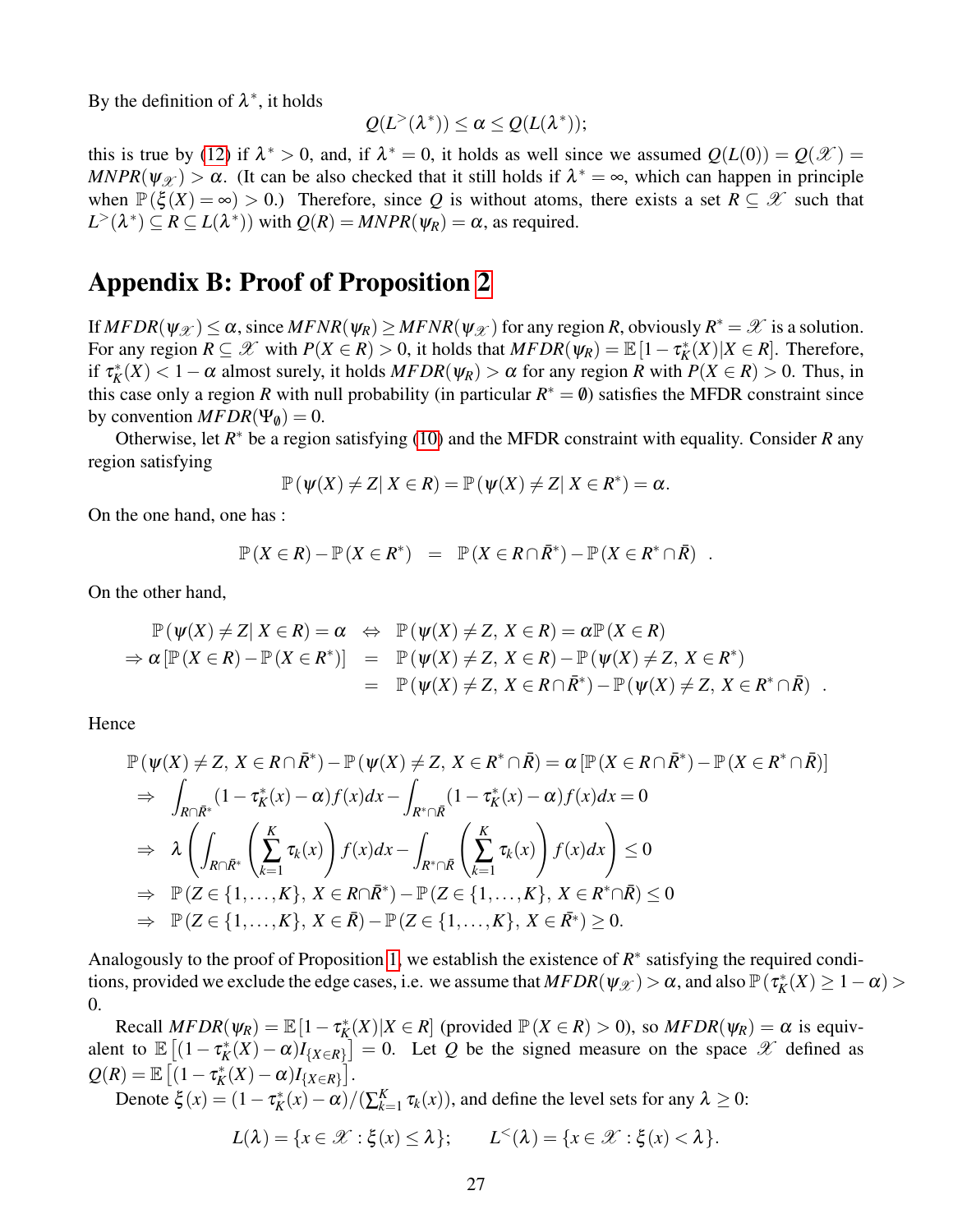Observe that it holds  $L^<(\lambda) \subseteq L(\lambda)$  for any  $\lambda$ , and  $L(\lambda) = \bigcap_{\lambda' > \lambda} L^<(\lambda'), L^<(\lambda) = \bigcup_{\lambda' < \lambda} L^<(\lambda'),$  so that

<span id="page-27-0"></span>
$$
\limsup_{\lambda' \nearrow \lambda} Q(L^{<}(\lambda')) = Q(L^{<}(\lambda)) \le Q(L(\lambda)) = \liminf_{\lambda' \searrow \lambda} Q(L^{<}(\lambda')).
$$
\n(13)

Define

$$
\lambda^* = \inf \{ \lambda \geq 0 : Q(L^<(\lambda)) \geq 0 \};
$$

we take  $\lambda^* = \infty$  if the above set is empty. By the definition of  $\lambda^*$ , it holds

$$
Q(L^{<}(\lambda^*)) \leq 0 \leq Q(L(\lambda^*));
$$

this is true by [\(13\)](#page-27-0) if  $0 < \lambda^* < \infty$ ; if  $\lambda^* = \infty$ , it holds as well because  $Q(L(\infty)) = Q(\mathcal{X}) > 0$  since  $MFDR(\psi_{\mathcal{X}}) > \alpha$ ; if  $\lambda^* = 0$ , it still holds because  $Q(L^<0) \le 0$  in general. Therefore, since Q is without atoms, there exists a set  $R \subseteq \mathcal{X}$  such that  $L^>(\lambda^*) \subseteq R \subseteq L(\lambda^*)$  with  $Q(R) = 0$ . This will imply  $MFDR(\psi_R) = \alpha$ , as required, provided  $\mathbb{P}(X \in R) > 0$ , which we still have to check to finish the proof.

Recall we assumed  $\mathbb{P}(\tau_K^*(X) \ge 1 - \alpha)$ ) > 0. Since  $\{x \in \mathcal{X} : \tau_K^*(X) \ge 1 - \alpha)\} = L(0)$ , this means  $\mathbb{P}(X \in L(0)) > 0$ . If  $\lambda^* > 0$ , it holds  $L(0) \subseteq R$  and we are finished. In the special case  $\lambda^* = 0$ , it holds both  $Q(L(0)) \le 0$  by definition of  $L(0)$ , and  $Q(L(0)) \ge 0$  by definition of  $\lambda^*$ . Hence  $Q(L(0)) = 0$  in this case, and we can take  $R = L(0)$ .

## Appendix C: Illustration of different configurations of the simulation study



Figure 5: Three examples of simulated data, with different parameter values: an easy case (left) corresponding to  $D = 3$  and  $\sigma^2 = 0.5$ , and intermediate case (center) corresponding to  $D = 2$  and  $\sigma^2 = 1$  and a difficult case (right) corresponding to  $D = 0$  and  $\sigma^2 = 2$ . Colors correspond to class labels.

## Appendix D: Analysis of simulated data when only some classes are of interest.

Here the same simulation setting is considered as in the main article, the only difference being that it is now assumed that only classes 1 and 3 are of interest. Figure [6](#page-28-0) displays the performance of the different classification rules when the true parameters of the model are known. Figure [7](#page-29-0) displays the same result when the parameters of the model are inferred from the data.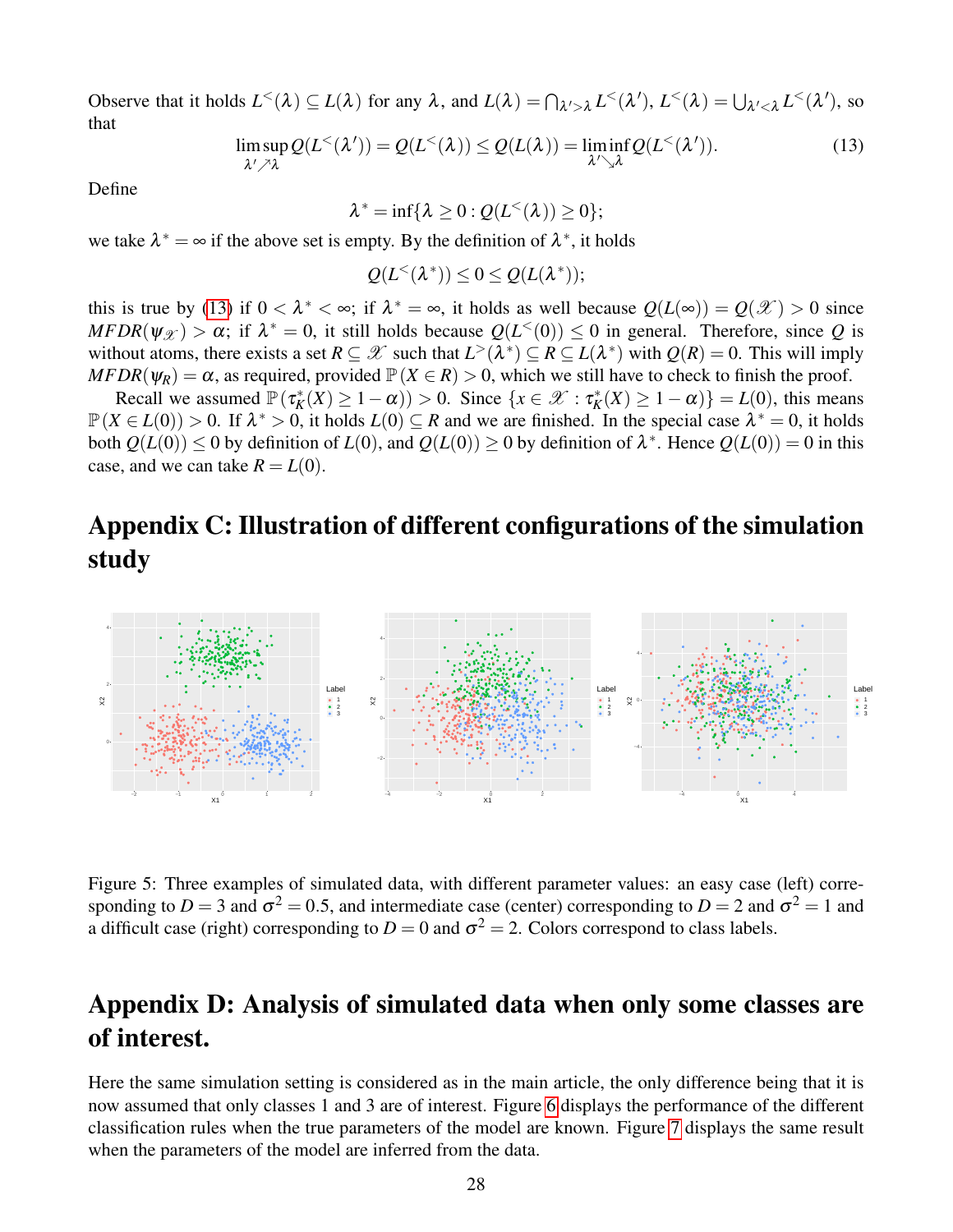

Classes of interest: 1, 3

<span id="page-28-0"></span>Figure 6: Performances of the MAP, optimal and  $1 - \alpha$  thresholded classification rules in terms of estimated and true MFDR and MFNR. All rules are based on the true posterior probabilities. Only classes 1 and 3 are assumed to be of interest.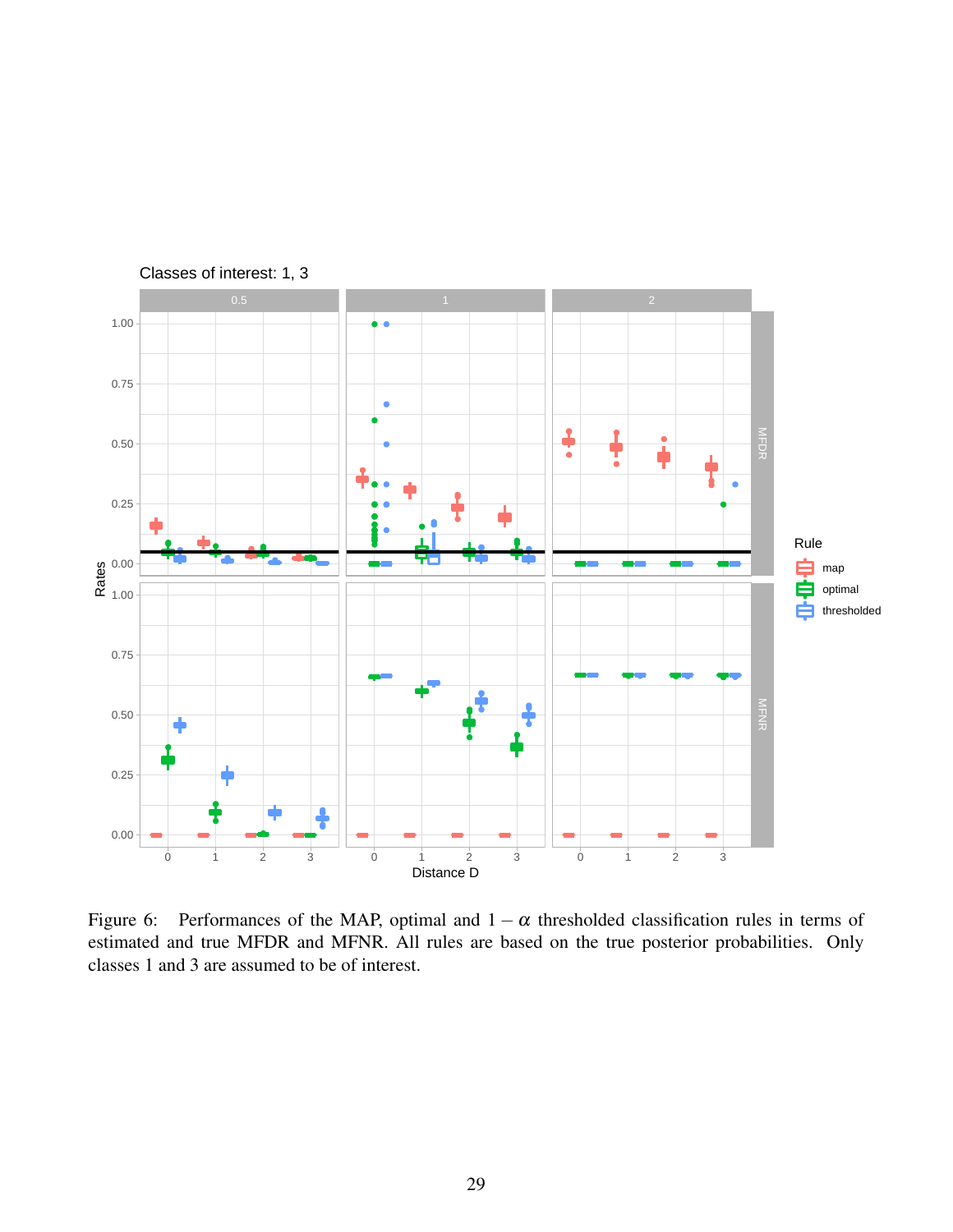

<span id="page-29-0"></span>Figure 7: Same Figure as [6,](#page-28-0) except that posterior probabilities are inferred from the data.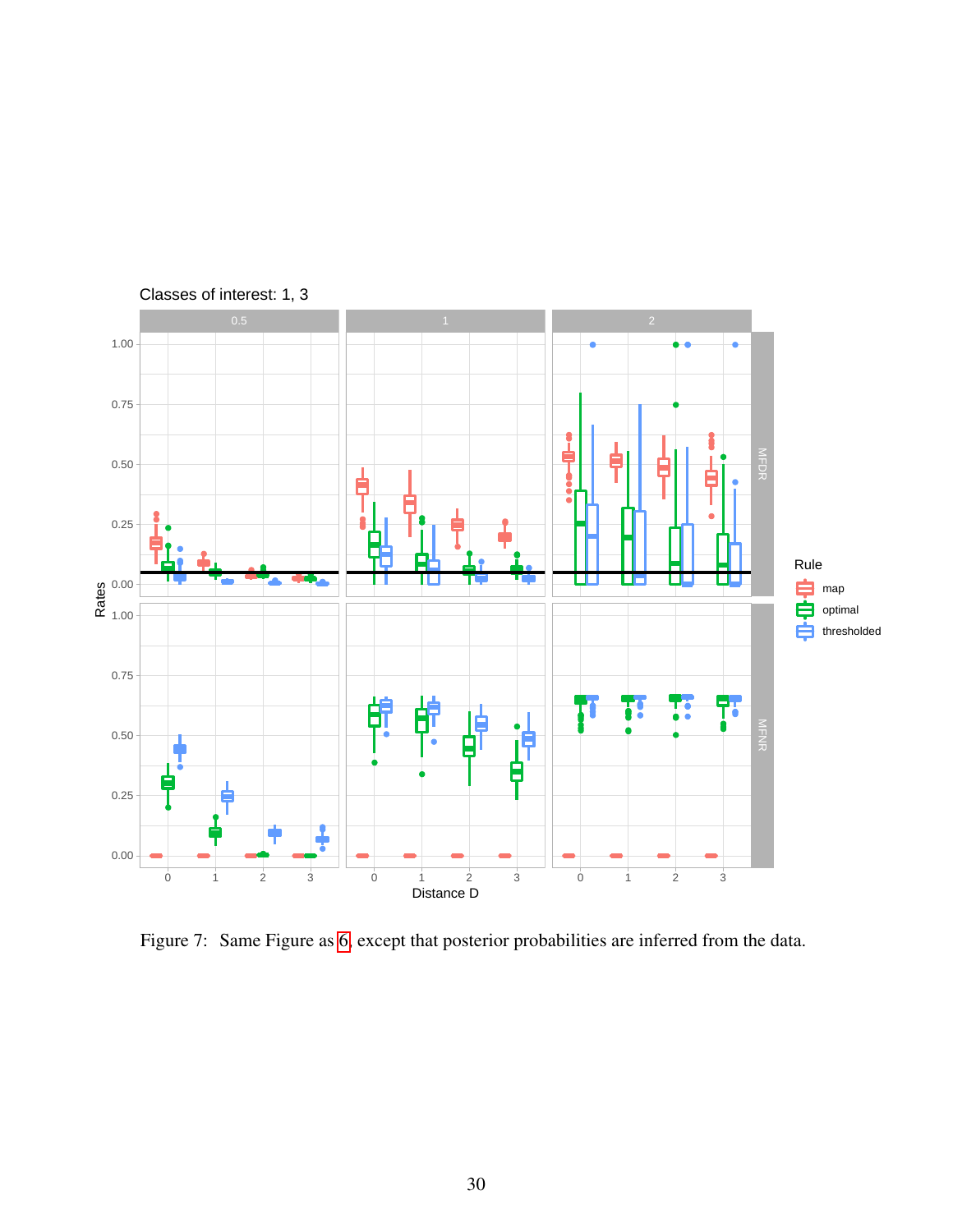## Appendix E: Illustration of the dataset and model used in Berard et al. (2011).

Figure [8](#page-30-0) (left) provides a graphical representation of the dataset. Each point corresponds to a probe, represented by its methylation signal in the leaf (x-axis) and in the seed (y-axis). One can observe four different clouds: the upper (respectively lower) cloud corresponds to probes that are over-methylated (resp. under methylated) in the seed compared to the leaf. The two other clouds are positioned on the first bisector and correspond to non methylated probes (signals close to 0 in the two organs) or identically methylated probes. The model is graphically represented on Figure [8](#page-30-0) (right), where the four ellipses represent the (constrained) shapes of the covariance matrices of the four Gaussian components of the constrained Gaussian bivariate mixture.



<span id="page-30-0"></span>Figure 8: Left: Methylation data for chromosome 4. Each point corresponds to a probe, represented by its methylation levels in the leaf (x-axis) and seed (y-axis) Right: Same graph with the four ellipses corresponding to the four Gaussian bivariate components.

## Appendix F: Simulations based on a mixture of Student bivariate distributions

For this supplementary simulation study, datasets were simulated from a mixture of three bidimensional Student distributions. We recall that given a Gaussian vector  $y \sim \mathcal{N}(0, \Sigma)$ , a location vector  $\mu$  and  $u \sim \chi^2_{\rm v}$ , the vector

$$
x=\frac{y}{\sqrt{\frac{u}{v}}}+\mu
$$

follows a multivariate Student distribution with parameters  $\Sigma, \mu, \nu$ . For each of the three components in the mixture, we simulated 200 observations with the same locations  $\mu_1 = (-1,0), \mu_2 = (0,D)$  and  $\mu_3 = (1,0)$  as in our principal Gaussian simulations. We took the scale matrix  $\Sigma$  to be the diagonal matrix  $\sigma^2 I$  where  $\sigma'$  was chosen so that the covariance matrix  $\frac{v}{v-2} \Sigma$  is the same as the one in the Gaussian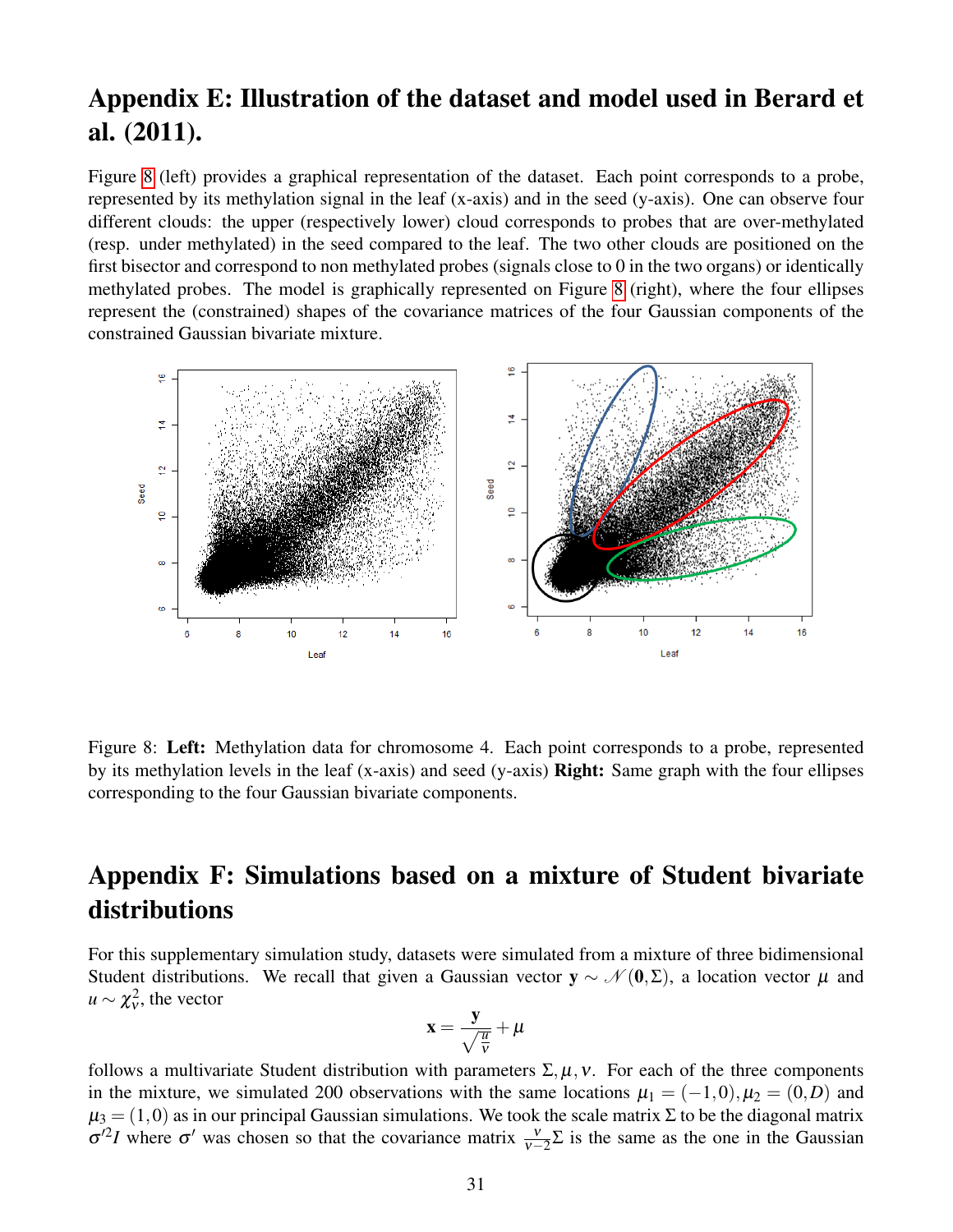scenario of "intermediate" difficulty, i.e.  $\frac{v}{v-2}\sigma^2 = 1$ . We considered several degrees of freedom v  $(5,10,20,50)$ , and the same values of *D* as in our Gaussian simulations  $(0,1,2,3)$ . We generated 100 simulations for each configuration.

Figure [9](#page-31-0) shows the MFDR and MFNR of the considered rules using exact posterior probabilities in the case when all the classes are of interest, while Figure [10](#page-32-0) shows error rates when the posterior probabilities are estimated using the EM algorithm for Gaussian mixtures implemented in mclust. Note that these results should be compared to the results shown in the central column of Figures 1 and 3 ( $\sigma = 1$ ) in the main text.



<span id="page-31-0"></span>Figure 9: Performances of the MAP, optimal and  $1 - \alpha$  thresholded classification rules on mixture of three bivariate Student distributions. All rules are based on the true posterior probabilities. Columns correspond to different values of the degrees of freedom ν. All classes are considered of interest.